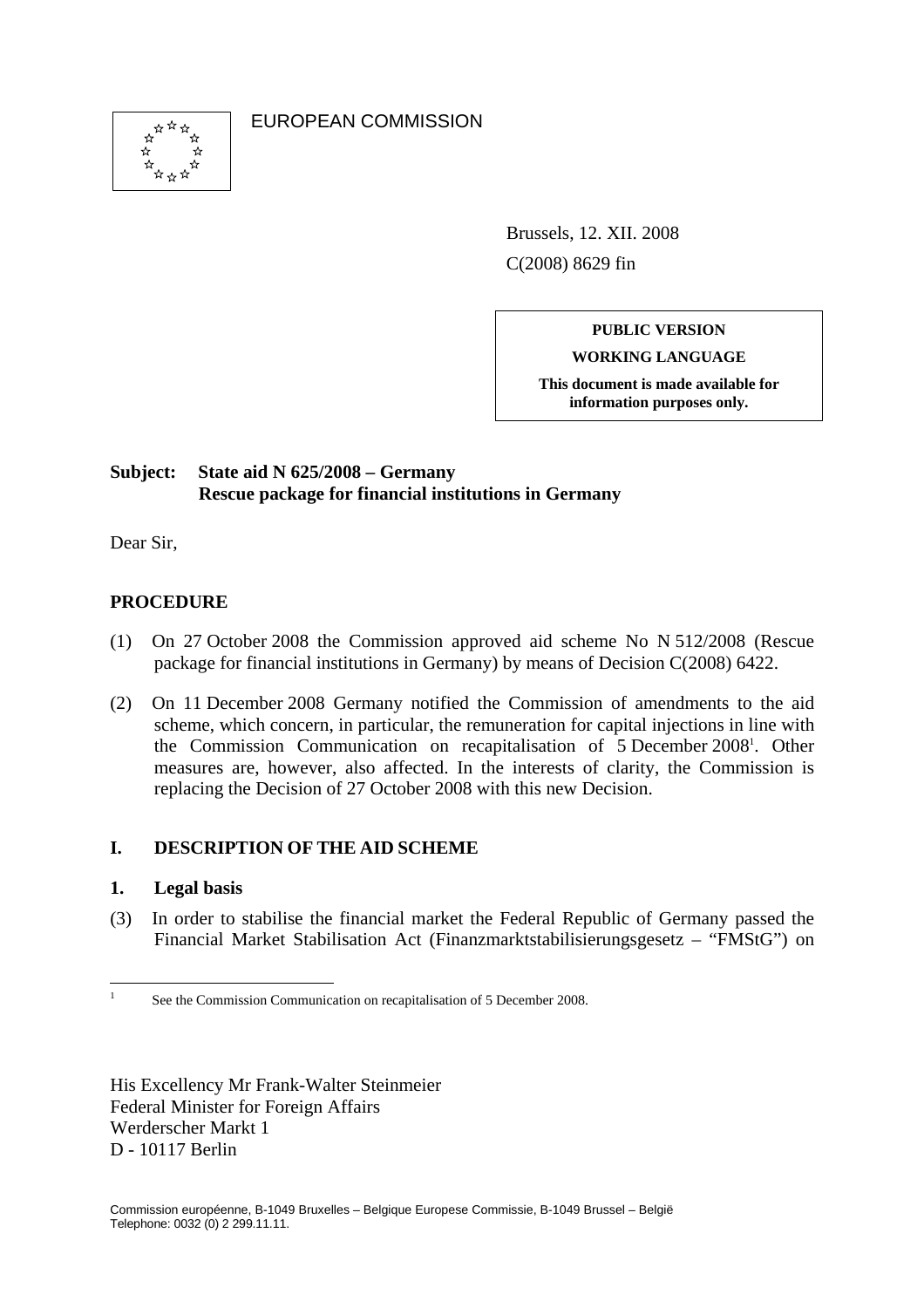18 October 2008. To finance the measures a Financial Market Stabilisation Fund (Finanzmarktstabilisierungsfonds – "Fund") was established, backed by Germany. Borrowing by the Fund will be financed by issuing bonds up to a maximum amount of €100 billion. Further details regarding the administration of the Fund and the corresponding framework conditions are set out in an accompanying statutory order, the Financial Market Stabilisation Fund Order (Finanzmarktstabilisierungsfonds-Verordnung – "FMStFV"), which entered into force on 20 October 2008.

- (4) There is no legal right to benefit from the measures. The German authorities confirm that the date referred to in Section 13(1) of the FMStG, namely 31 December 2009, will apply only on condition that the crisis lasts until then and the German Government notifies to the Commission an extension of the authorisation within six months of its entry into force.
- (5) The German authorities pledge to report to the Commission on the support measures every six months.

### **2. Object of the aid scheme**

- (6) The object of the FMStG is to stabilise the financial market. It seeks to create a sustainable mechanism for overcoming financial institutions' current cash-flow difficulties and to strengthen the stability of the German financial market. The aid scheme consists of three elements:
	- A. *Recapitalisation of companies*: Participation in companies in the financial sector. Acquisition of shares, silent participations or other items constituting equity up to a maximum of <del>€8</del>0 billion.
	- B. *Risk assumption*: Within the limits of the joint ceiling referred to at A of a total of €80 billion, temporary assumption, whether by acquisition or otherwise, of the risk associated with the risk positions acquired by financial sector companies before 13 October 2008, including in particular receivables, securities, derivative financial instruments, rights and obligations under loan commitments or warranties and participations, in each case including the related collateral.
	- C. *Guaranteeing of liabilities*: Provision, in return for an appropriate remuneration, of a guarantee up to an amount of  $\bigoplus$   $00$  billion for financial sector companies' newly issued bonds and liabilities with a term of up to 36 months.
- (7) The FMStG was adopted against the background of a dramatic worsening of the existing tensions in the financial markets and of the resulting global turbulence. Germany has not been immune to these international developments. The direct effects of the crisis and the difficult market environment result in a tight liquidity situation for financial institutions. The viability of the German financial system, which makes an important contribution to the functioning of the entire economy and hence to growth and employment in Germany, is suffering under the impact of the current crisis in the financial markets. The central task of the FMStG is therefore to ensure temporary support for the financial system and to restore confidence among market players.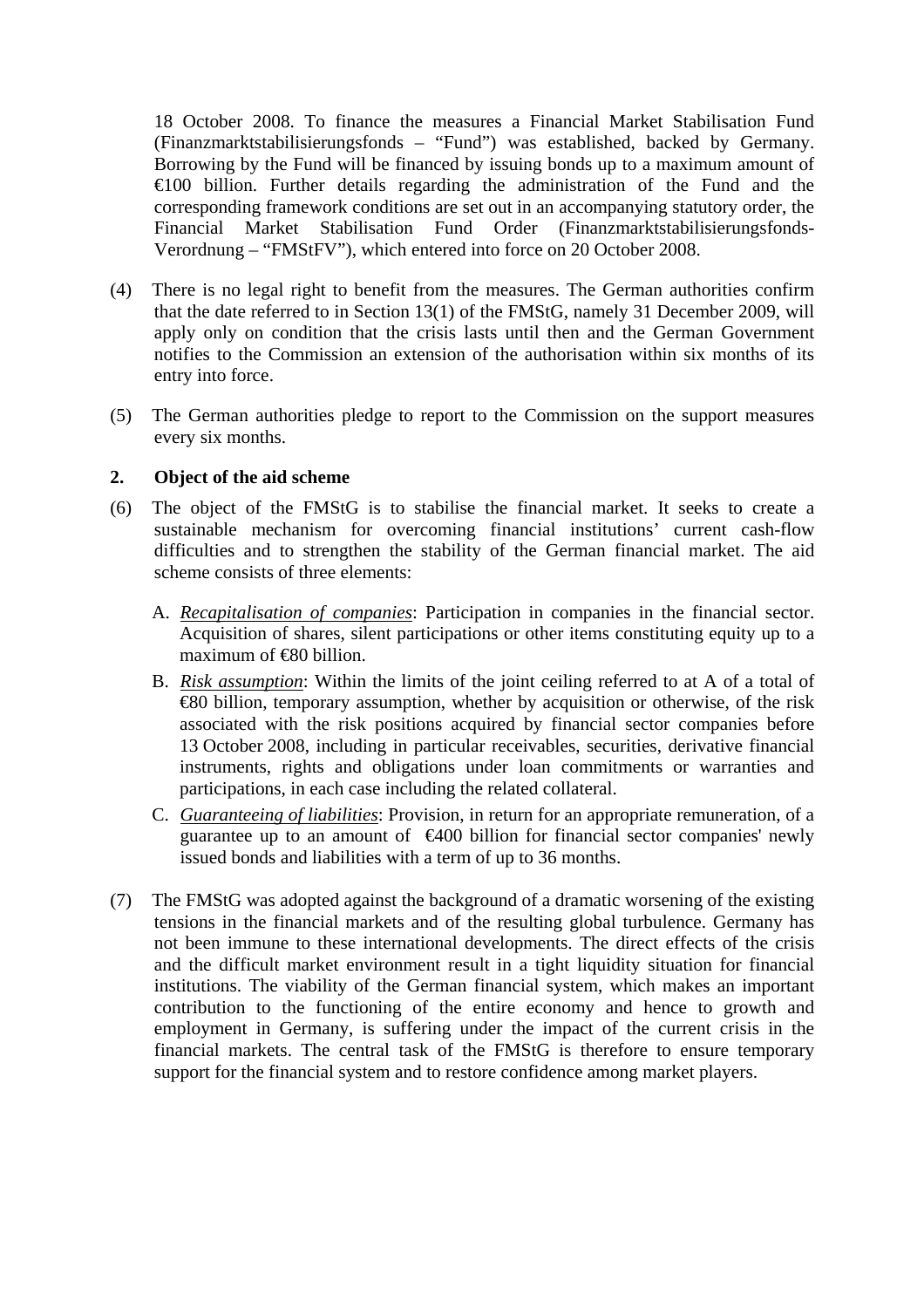#### **3. The beneficiaries**

- (8) Access to the aid scheme is reserved for companies in the financial sector, i.e. essentially banks and insurance companies (hereinafter "financial institutions")<sup>2</sup>. Besides German financial institutions, German subsidiaries of foreign financial institutions can also take part.
- (9) There is, however, no legal right to benefit from the planned measures. Instead, under Section 4 of the FMStG, the Federal Ministry of Finance takes a decision at the request of a company, according to its best judgment and in the light of how important the company covered by the stabilisation measure is for financial market stability, and in the light of the urgency of the situation and the principle of the most effective and most economical use possible of the Fund's resources. The German authorities have given a commitment that the importance of financial sector companies for financial market stability within the area of validity of the Act will be assessed in particular in the light of their balance-sheet total, the level of deposits, the part they play in the nation's payments system, and their general importance for maintaining confidence in the stability of the financial market. Nevertheless, smaller financial institutions should also be able to benefit from stabilisation measures in the interests of financial market stability. The German authorities, however, undertake to ensure that covert discrimination against individual financial institutions should be averted, regardless of whether or not this concerns a subsidiary of a financial institution with its headquarters in a Member State of the European Union.
- (10) Under Sections 2 and 4 of the FMStFV, the guarantee provision and the risk assumption will be directed only at solvent financial sector companies, which in principle presupposes that beneficiary companies are sufficiently capitalised. The German authorities have given a commitment that only credit institutions with a core capital ratio (Tier-1 ratio) of at least 7%<sup>3</sup> can avail themselves of a guarantee provision or a risk assumption – even allowing for a recapitalisation pursuant to Section 3 of the FMStFV. If the financial institution does not have a core capital ratio of 7% at the time the measures are approved, a guarantee provision or an assumption of risks is possible only if the owners provide a credible commitment that a core capital ratio of 7% will be achieved within no more than three months following the measures being approved, and take all necessary steps to this end. The German authorities undertake to ensure that financial institutions may take advantage of guarantees and risk assumption at first only until the agreed deadline for achieving the above-mentioned core capital ratio, and that suitable measures are taken if the owners do not fulfil their obligation. In particular, a restructuring plan will be submitted within six months in the event of the owners not

 $\overline{a}$ 2 Pursuant to Section 2 of the FMStG, such companies comprise financial institutions within the meaning of Section 1(1)(b) of the Banking Act, insurance companies and pension funds within the meaning of points 1 and 2 of Section 1(1) of the Insurance Supervision Act, investment companies within the meaning of the Investment Act and the operators of stock or futures exchanges and their respective parent companies, in so far as these are financial holding companies, mixed financial holding companies or supervised financial conglomerate companies having their registered office in Germany. Financial sector companies also include private bodies vested with authority over public *Landesbanken*, even where such bodies are not financial holding companies. In addition, under point 5 of Section 2(2) or Section 4(1) of the FMStFV, guarantees or risk assumptions can be effected for or by special purpose vehicles, in so far as they have assumed only or mainly risk positions from financial sector companies within the meaning of Section 2(1) of the FMStFG.

Formerly 8%.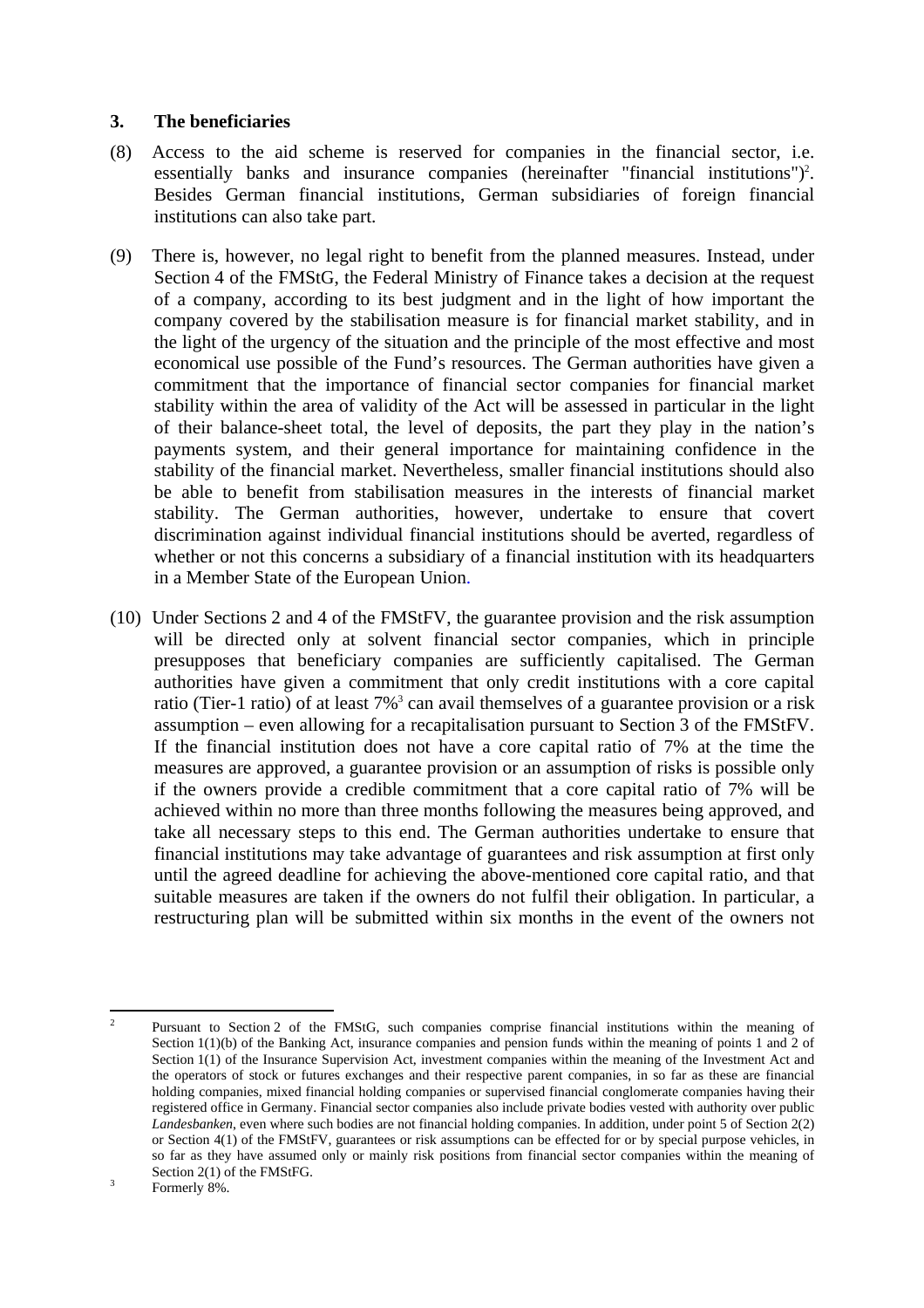fulfilling their obligation. This commitment also applies to financial sector companies which are not credit institutions<sup>4</sup>.

(11) With regard to companies which seek recapitalisation pursuant to Section 3 of the FMStFV, the German authorities have given a commitment that as a rule only companies which undertake to bring their capital base into line with the above-mentioned requirements will be eligible for recapitalisation. Beneficiary financial institutions will also have to ensure as part of the review of their commercial policy under the first point of Section 5(2) of the FMStFV that they do not fall short of the minimum regulatory capital under Basel II plus 2 percentage points, a requirement which will be regularly reviewed as part of the reporting obligations.

# **4. Description of the measures**

# **A. Recapitalisation of companies**

- (12) Under Section 7 of the FMStG, the Fund can participate in the recapitalisation of financial sector companies in any suitable form. In particular, it can in return for a capital contribution acquire shares or silent participations and other items constituting the equity of such companies, including those created by the legislation of the relevant *Land*.
- (13) Under Section 9 of the FMStG, the ceiling for participation in equity components is set at a total of  $\textcircled{480}$  billion. Under the third point of Section 3(2) of the FMStFV, the ceiling for participation in respect of individual financial sector companies is set in principle at  $\epsilon$ 10 billion. If the ceiling for participation in respect of individual companies is exceeded, a restructuring plan is to be submitted within six months for banks that are not fundamentally sound. Otherwise, the fact that a bank is fundamentally sound must be demonstrated to the Commission in accordance with point 40(a) and (b) of the Communication on recapitalisation.
- (14) Under the first point of Section 3(2) of the FMStFV, the Fund is to receive a normal market remuneration. As a rule, a form of remuneration will be sought which takes precedence over the profit-sharing rights of the other shareholders in the beneficiary company, particularly in the form of a preference dividend or an interest payment.
- (15) In this connection, the German authorities have given a commitment that only shares which have not been acquired by existing shareholders or placed on the market will be acquired. In the case of ordinary shares, the Fund will require a discount on the price prevailing before the capital increase was announced.
- (16) The Fund will require a market-oriented remuneration for all other capital instruments in accordance with the first point of Section 3(2) of the FMStFV. The German authorities pledge that the market-oriented remuneration for equity instruments will be in line with the Commission's and the ECB's recommendations of 5 December 2008 and 20 November 2008 respectively. This means that remunerations will amount to (a) between 7.0% and 9.3% on average for fundamentally sound financial institutions, according to the institution's risk profile and the structure of the capital instrument and (b) at least 10% on average for banks that are fundamentally unsound, according to the institution's risk profile and the structure of the hybrid capital. Regarding capital

 $\frac{1}{4}$ See Section 3(1) of the FMStFV for more details.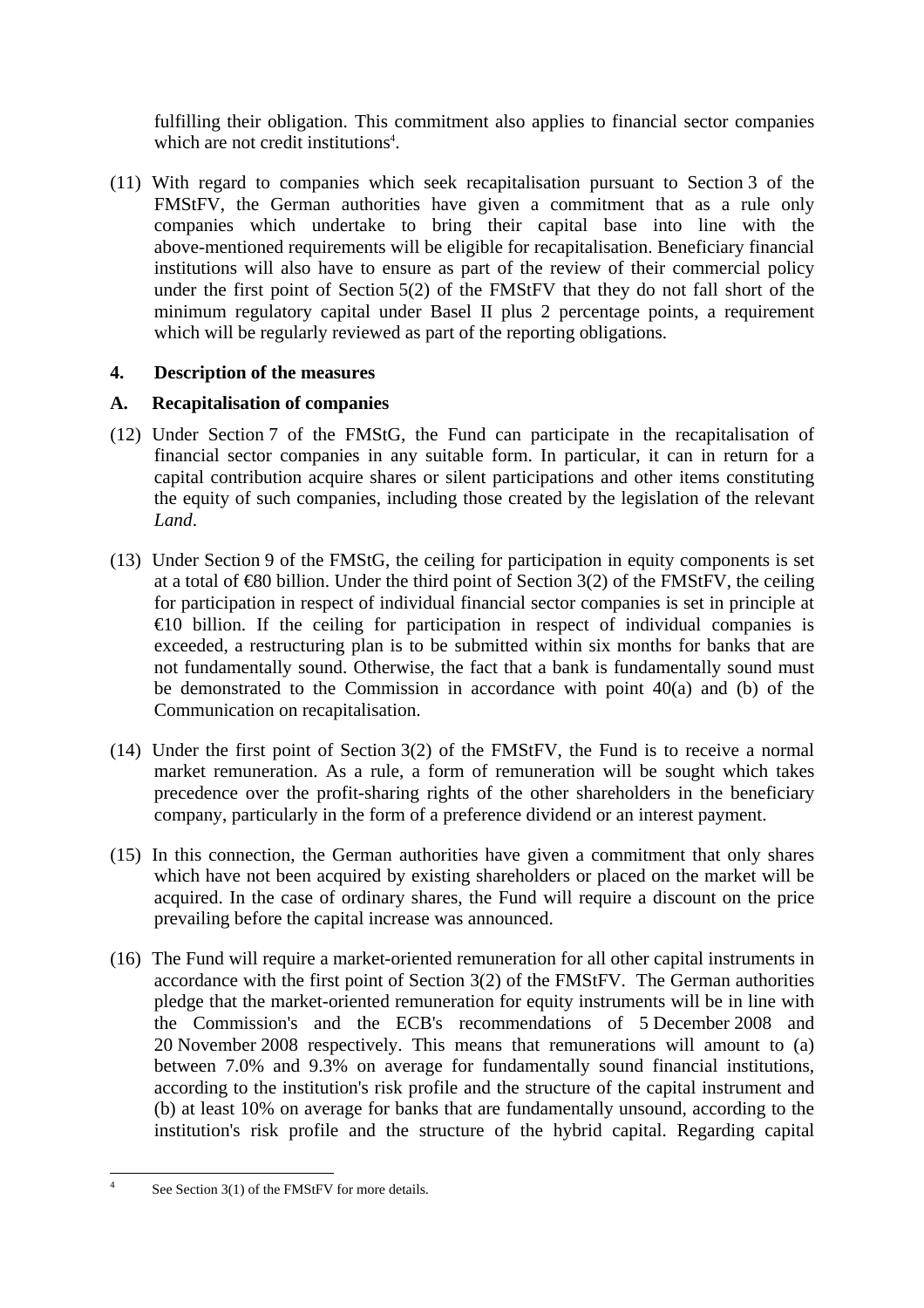instruments of a hybrid nature that can be considered core Tier 1 capital, it can be assumed there will be a fixed (profit-linked) remuneration of at least 9.0% over a period of five years for fundamentally sound financial institutions. If this remuneration should not be achieved, there must be corresponding compensation for this in the form of other, secure remuneration components or, if these are not secure, the compensation must be appropriate to the risk. It is possible to deviate from the minimum remuneration if the Financial Market Stabilisation Fund effects the capital injection together with significant private investor involvement (at least 30%) on the same terms. Public undertakings within the meaning of the Transparency Directive (Commission Directive 2006/111/EC) do not count as private sector companies within the meaning of this paragraph.

(17) Under the fifth point of Section 5(2) of the FMStFV, companies which are supported by a recapitalisation measure must in principle first repurchase the shares or sell them to a third party before these companies may once more distribute dividends to their shareholders. The German authorities pledge that the ban on dividends will be disregarded only when there are sufficient incentives for fundamentally sound institutions to redeem the State's investments. The following constitute sufficient incentives:

(a) A structure for remuneration in which, in addition to a risk-adjusted and market-oriented pricing within the meaning of the previous paragraph, step-up clauses in respect of the amount to be redeemed, or dividends, or a higher nominal interest rate or a higher dividend-linked additional remuneration have been agreed upon. In any case, the total expected annual return over a period of five years should be increased by 0.5 percentage points annually, with unsecure remuneration components being evaluated conservatively and in line with the risk.

(b) A temporary ban on dividends enables the annual 0.5 percentage points mentioned in (a) to be reduced by 0.1 percentage points for each year of the ban, up to a maximum of 0.5 percentage points.

(c) Limiting the distribution of dividends to 20% of the annual net profit for the duration of the stabilisation measure enables the annual 0.5 percentage points mentioned in (a) to be reduced by 0.2 percentage points.

(d) Combinations of some of the elements from (a), (b) and (c), provided that the resulting exit incentive is just as strong.

(18) The stabilisation measures are, moreover, combined with various behavioural safeguards designed in particular to increase the accountability of the present owners and management. Thus, under Section 5(2) of the FMStFV, financial institutions participating in the recapitalisation will be required:

(a) to review their commercial policy and its sustainability. In this connection the Fund may seek to ensure that especially risky lines of business are reduced or abandoned;

(b) to take account of the borrowing requirements of domestic industry, and in particular of small and medium-sized enterprises;

(c) to limit the remuneration of their executives and shareholders to that which is reasonable; "reasonable" implies in principle a cash remuneration of  $\epsilon$ 500 000 a year;

(d) not to pay any bonuses as long as the company is benefiting from stabilisation measures.

(19) The German authorities have also given a commitment that beneficiary companies will have to fulfil further appropriate conditions with respect to their activities in order to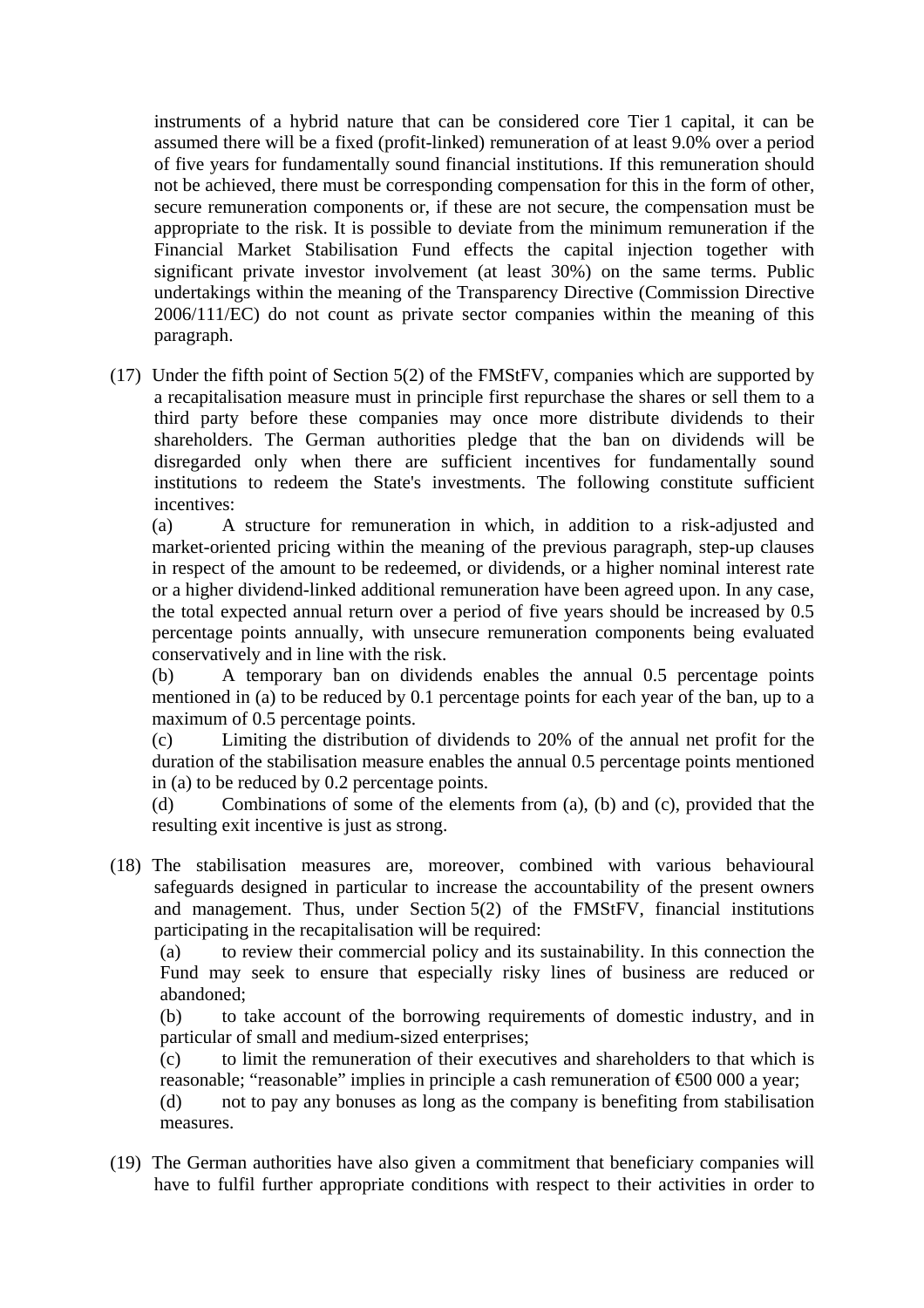avoid distortions of competition within the meaning of Section 5(5) of the FMStFV due to the stabilisation measures, for example, by banning advertising to the public using references to the stabilisation measure.

- (20) Lastly, the German authorities have given a commitment that companies supported by a recapitalisation measure will present a restructuring plan six months after the recapitalisation if the company does not undertake to buy back the shares within six months or, in the case of the crisis continuing, within the six months following the first six months.
- (21) It is, however, not necessary to present a restructuring plan if the financial institution is classified as being fundamentally sound at the time of the measures being approved and during the term of the stabilisation measure. In these cases the financial institution must draw up an overview within six months that sets out the plans for redeeming the recapitalisation. The German authorities pledge that all the information justifying a company being classified as fundamentally sound will also be disclosed, in accordance with the Communication on recapitalisation.

#### **B. Guaranteeing of liabilities**

- (22) Under Section 6 of the FMStG, the Fund may provide certain guarantees for liabilities of financial sector companies up to an amount of €400 million.
- (23) Guarantees may be provided for new bonds i.e. those issued between the entry into force of the FMStG and 31 December  $2009<sup>5</sup>$  – and liabilities (i.e. debt capital and non-Tier 1 and -Tier 2 capital) created by financial sector companies and maturing in up to 36 months.
- (24) If the maturity of the guarantees may exceed 36 months under Section 6 of the FMStFG, the German authorities pledge that guarantees with a longer maturity which does not, however, exceed sixty months will be granted only in justified exceptional cases and up to a certain amount (one third). The six-monthly reports must include an update on the granting of such guarantees and the justification in each case.
- (25) A remuneration of an appropriate amount per year is to be charged for the provision of guarantees. Within the meaning of Section 2 of the FMStFV, the German authorities have given a commitment that such remuneration will be regarded as being marketoriented if it includes a margin consisting as a rule of a guarantee premium of 0.5 %, plus in cases of liabilities with a maturity of more than one year a risk premium corresponding to the individual financial institution's credit default swap spread for senior debt (being not less than the median of the financial institution's five-year credit default swap spread between 1 January 2007 and 31 August 2008). According to the German authorities' commitments, the minimum amount of the premium will be not less than the amount described by the European Central Bank in points 3 to 8 of its recommendations of 20 October 2008.
- (26) Where guarantees granted for liabilities are collateralised through valuable securities, a basic remuneration of 0.25% for a guarantee amounting to 70% of the economic (fair)

 5 The German authorities have, however, given a commitment that the above-mentioned date of 31 December 2009 will apply only on condition that the crisis lasts until then and that they will notify the Commission of any extension within six months of the Act's entry into force.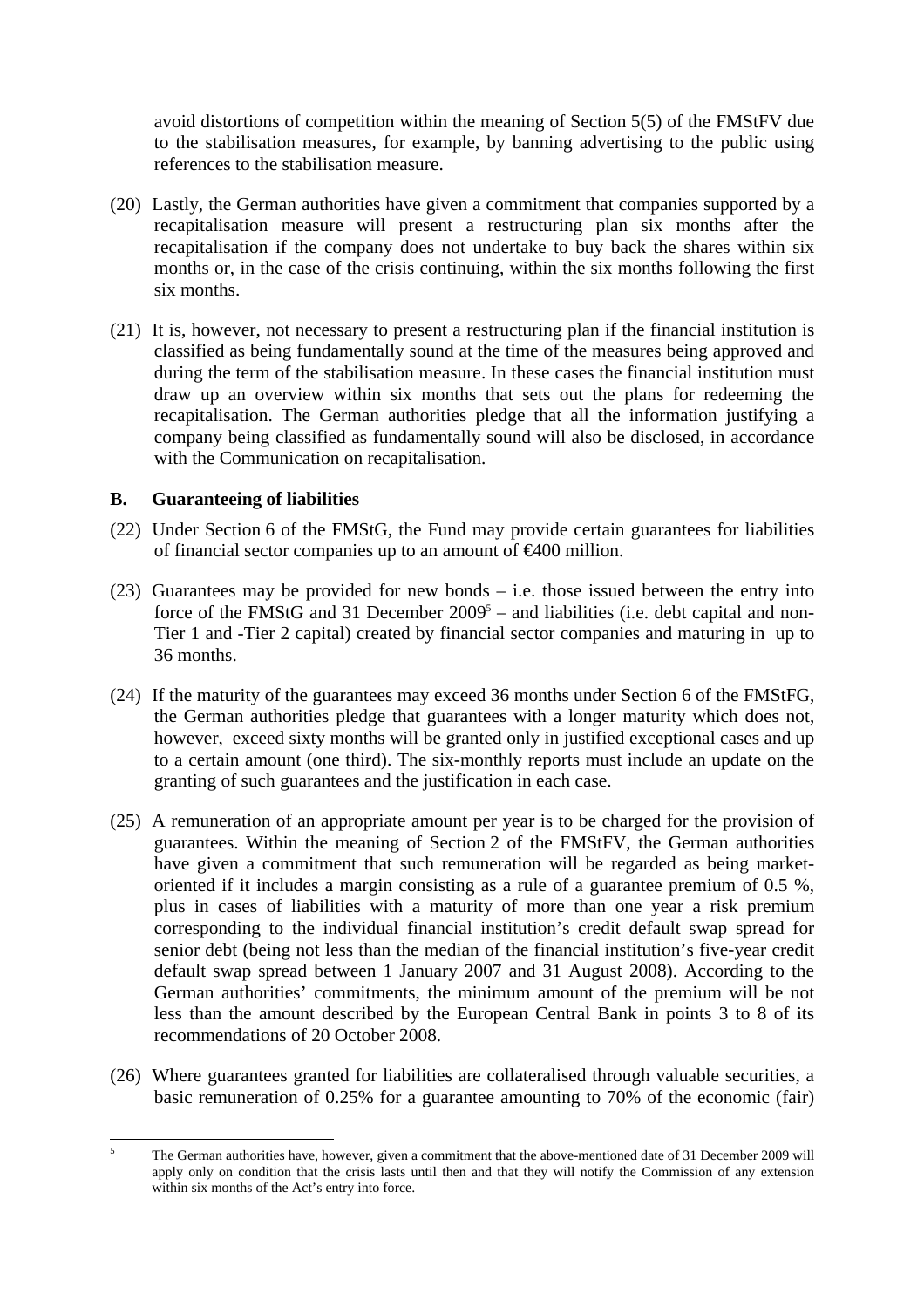value of the securities applies in respect of the above-mentioned minimum remuneration, instead of the basic remuneration of 0.5%. The German authorities pledge that the value of the securities will be checked regularly and that the remuneration will be adapted correspondingly if the value of the security changes.

- (27) The German authorities have also given a commitment to ensure that financial institutions will avoid distortions of competition as part of their activities within the meaning of Section 5(5) of the FMStFV by refraining in particular from advertising to the public using references to the provision of the guarantee. Financial institutions will also have to review their commercial policy and its sustainability. The Fund may seek to ensure that especially risky lines of business are reduced or abandoned (Section 5(3) of the FMStFV).
- (28) The German authorities also pledge that a restructuring or liquidation plan will be presented for the company benefiting from the stabilisation measure within six months of demands being made on the Fund through a guarantee.

### **C. Risk assumption**

- (29) Finally, under Section 8 of the FMStG, the Fund may acquire or otherwise secure risk positions acquired by financial sector companies before 13 October 2008, including in particular receivables, securities, derivative financial instruments, rights and obligations under loan commitments or warranties and participations, in each case including the related collateral. The same applies to special purpose vehicles which have assumed the risk positions of a financial sector company.
- (30) Under Section 9 of the FMStG, a joint ceiling totalling €80 billion is to apply to the risk assumption and to the participation in equity items. Under the sixth point of Section 4(2) of the FMStFV, the ceiling for the risk assumption in respect of individual financial sector companies is set in principle at  $\epsilon$  billion. If the ceiling for the participation of individual companies is exceeded, the German authorities assure the Commission that, in so far as the amount also exceeds 2% of the risk-weighted assets of the financial institution, a restructuring plan will be submitted within six months for banks that are not fundamentally sound. The fact that a bank is fundamentally sound is to be demonstrated in this case to the Commission in accordance with point 40(a) and (b) of the Communication on recapitalisation. The German authorities have also pledged to present a restructuring plan within six months if the risk assumption exceeds 2% of a company's balance sheet total in cases where a restructuring plan has not yet been presented and the company involved is not fundamentally sound. In the case of fundamentally sound companies this ceiling is 3%. If both a risk assumption and a recapitalisation are carried out for an institution, the values of 2% and 3% apply correspondingly to the accumulated amount.
- (31) The risk assumption by the State may take place until 31 December  $2009^6$ . The German authorities also commit themselves to ensuring that, no longer than 36 months after the risk assumption, a redemption that includes compensation in respect of the value at acquisition is effected, or that a remuneration corresponding to the risk is secured and notified to the Commission.

 6 The German authorities have, however, given a commitment that the above-mentioned date of 31 December 2009 will apply only on condition that the crisis lasts until then and that they will notify the Commission of any extension within six months of the authorisation's entry into force.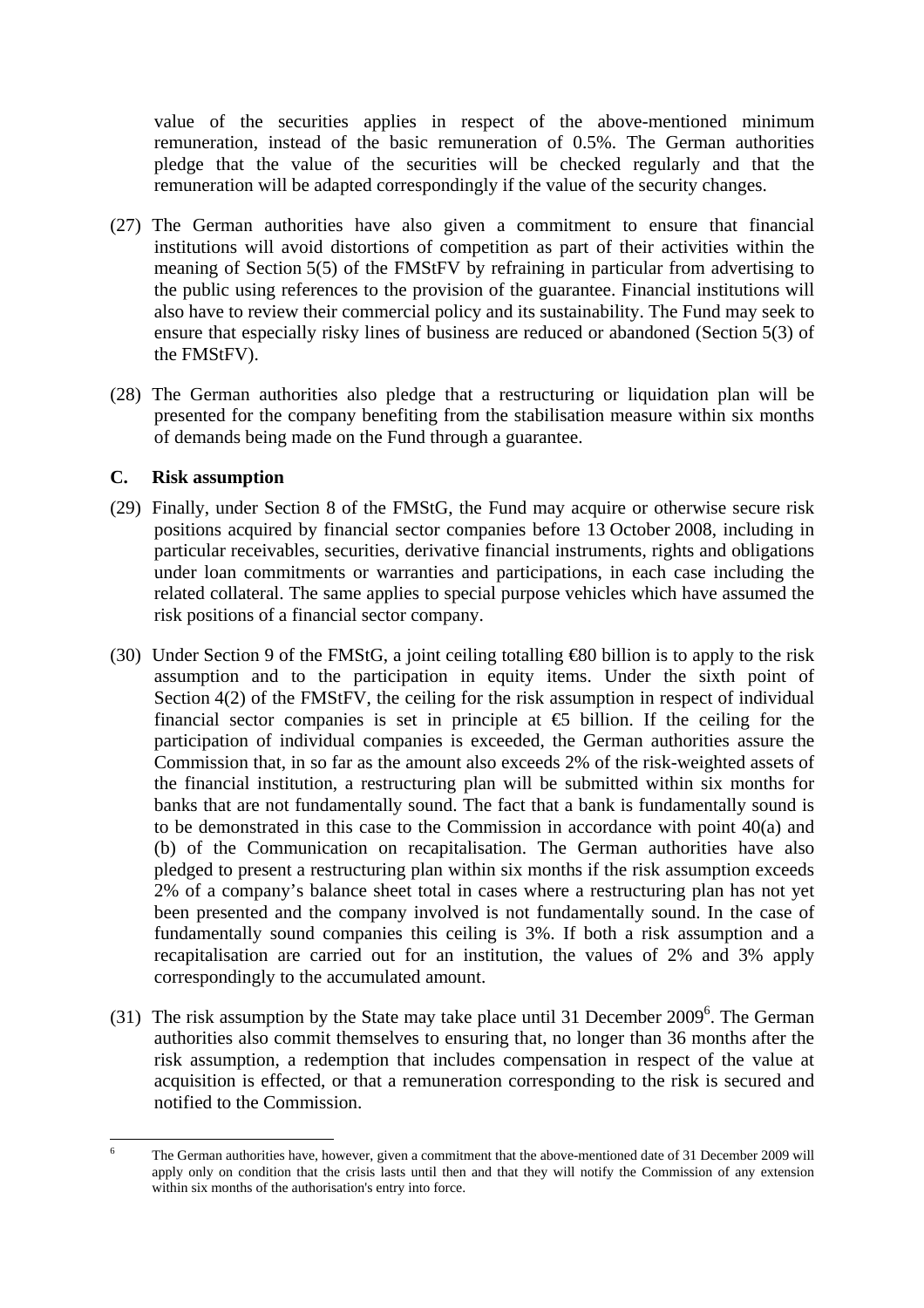- (32) In the context of the first point of Section 4(2) of the FMStFV, it is made clear that the risk assumption will be effected at the value shown by the seller in the interim report, annual report or annual accounts or at a lower value of the risk positions against transfer of the debt instruments. If, however, at the time of redemption the price is lower than the purchase price, i.e. if any loss of market value occurs upon expiry of the agreed term, the company must as a rule compensate for the loss of value.
- (33) The German authorities have also given a commitment in the context of Section 4 of the FMStFV that an appropriate remuneration will be paid to the Fund for the liquidity made available through the risk assumption, being, however, not less than a premium corresponding to the 12 month Euribor rate plus 0.5% on the amount made available, plus a risk premium corresponding to the individual financial institution's credit default swap spread for senior debt (being not less than the median of the financial institution's five-year credit default swap spread in the last 12 months), provided that a redemption obligation with compensation in respect of the value at acquisition has been agreed. In all other cases of a risk being assumed, the remuneration will be decided on a case-by-case basis to be established in the context of individual notification, and will therefore be subject to the Commission's approval. The income from the risk positions assumed is to flow into the Fund, but will count towards the remuneration.
- (34) A commitment has also been given that the duration of the risk assumption will not exceed that of the risk positions and that, should it prove impossible to effect redemption or compensatory payments for losses of market value upon expiry of the agreed term, a restructuring plan will be presented within six months in so far as no such plan has yet been presented.
- (35) Lastly, the extensive behavioural safeguards governing recapitalisation will apply correspondingly to the risk assumption, with the exception of paragraph 18(b).

## **II. COMMENTS FROM GERMANY**

- (36) The German authorities acknowledge that the notified scheme has the nature of an aid measure. They stress, however, that the Federal Government has sought to make the individual measures as market oriented as possible.
- (37) The German authorities point out that the package of measures is urgently needed in order to shield the German and European financial markets from damage due to the financial market crisis that has been steadily brewing since the summer of 2007. The insolvency of financial institutions and the resulting systemic risk would have dramatic consequences. Initially there would be "very severe disturbances in the money markets" in Germany and the European Union. This would be followed by "considerable disruption" of payment transactions, for example in the case of transactions involving foreign exchange, securities or derivatives.
- (38) The German authorities consider the aid scheme to be compatible with the common market inasmuch as it helps to "remedy a serious disturbance in the economy of a Member State" within the meaning of Article 87(3)(b) of the EC Treaty.
- (39) A letter from the German Bundesbank of 14 October 2008 confirms that the aid scheme is necessary to avert damage to the German and European financial markets.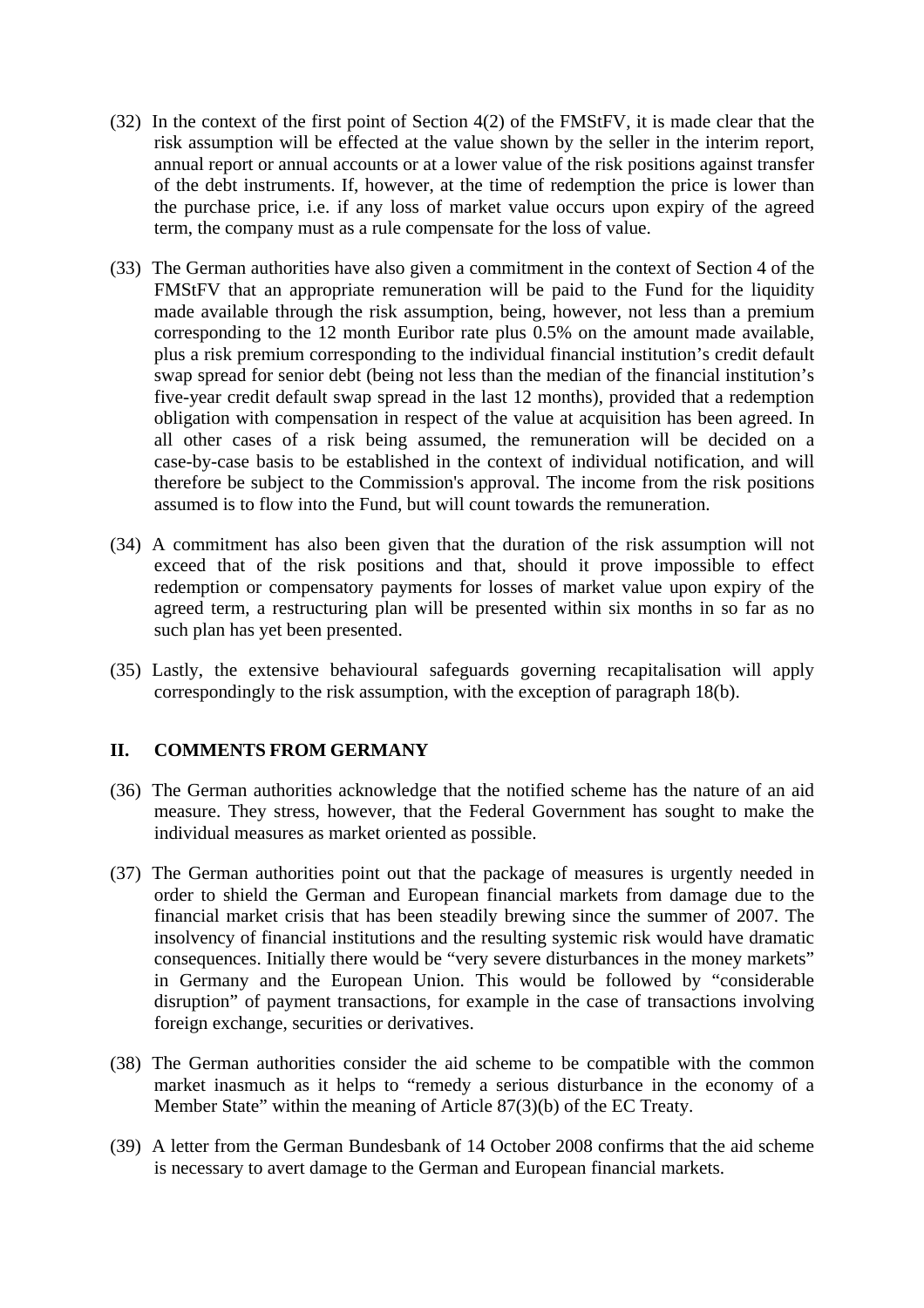(40) The German authorities take the view that the notified aid scheme does not involve any undue distortions of competition or any adverse spill-over effects for other Member States. The aid scheme is open to all German financial institutions and German subsidiaries of foreign financial institutions in Germany and is therefore nondiscriminatory.

## **III. ASSESSMENT**

 $\overline{a}$ 

#### **1. Existence of aid**

- (41) Article 87(1) of the EC Treaty states that any aid granted by a Member State or through State resources in any form whatsoever which distorts or threatens to distort competition by favouring certain undertakings or the production of certain goods shall, in so far as it affects trade between Member States, be incompatible with the common market.
- (42) The Commission agrees with the German authorities that the recapitalisation of financial institutions, the guarantees and the risk assumption for financial institutions affected by the crisis constitute aid to those institutions within the meaning of Article 87(1) of the EC Treaty.
- (43) The recapitalisation, the guarantees for new liabilities and the risk assumption will enable the beneficiaries to secure the necessary capital and liquidity on more favourable terms than would otherwise be possible in the light of the prevailing conditions in the financial markets. Since this confers an economic advantage on the beneficiaries and strengthens their position vis-à-vis their competitors in Germany and in other Member States, these measures distort competition and affect trade between Member States. The advantage is selective since it benefits only beneficiaries under the scheme and is provided through state resources.
- (44) It should be noted in particular that no market economy investor would have undertaken the recapitalisation, carried out the risk assumption or provided the guarantee. With regard to the recapitalisation, the Commission would point out that a market economy investor expects a reasonable return on his investment<sup>7</sup>. However, if a company is in difficulty or is active in a sector of the economy which is stricken in the way that the banking sector currently is, it is normally not justified to assume a reasonable return<sup>8</sup>. For the current scheme this is confirmed by the fact that the State is only investing because no market economy operator was willing to invest on a comparable scale on similar terms. Regarding the guarantee, the Commission is convinced that in the current circumstances of financial crisis no private investor would have been willing to provide so significant a guarantee on the participating financial institutions' bonds and other liabilities<sup>9</sup>. The same applies to the risk assumption, as this relates to covered risk

<sup>7</sup> See Joined Cases T-228/99 and T-233/99 *Westdeutsche Landesbank Girozentrale v Commission* [2003] ECR II-435, paragraph 314.

The Commission has set out this position in various communications: the Communication on the application of Articles 92 and 93 of the EEC Treaty to public authorities' holdings (Bulletin EC 9-1984) and the Communication on the application of Articles 92 and 93 of the EEC Treaty and of Article 5 of Commission Directive 80/723/EEC to public undertakings in the manufacturing sector (OJ C 307, 13.11.1993, p. 3).

See paragraph 32 of the Commission Decision of 10 October 2008 in Case NN 51/2008 *Guarantee scheme for banks in Denmark*, not yet published. See paragraph 74 of the Commission Decision of 21 October 2008 in Case C 10/2008 *IKB*, not yet published.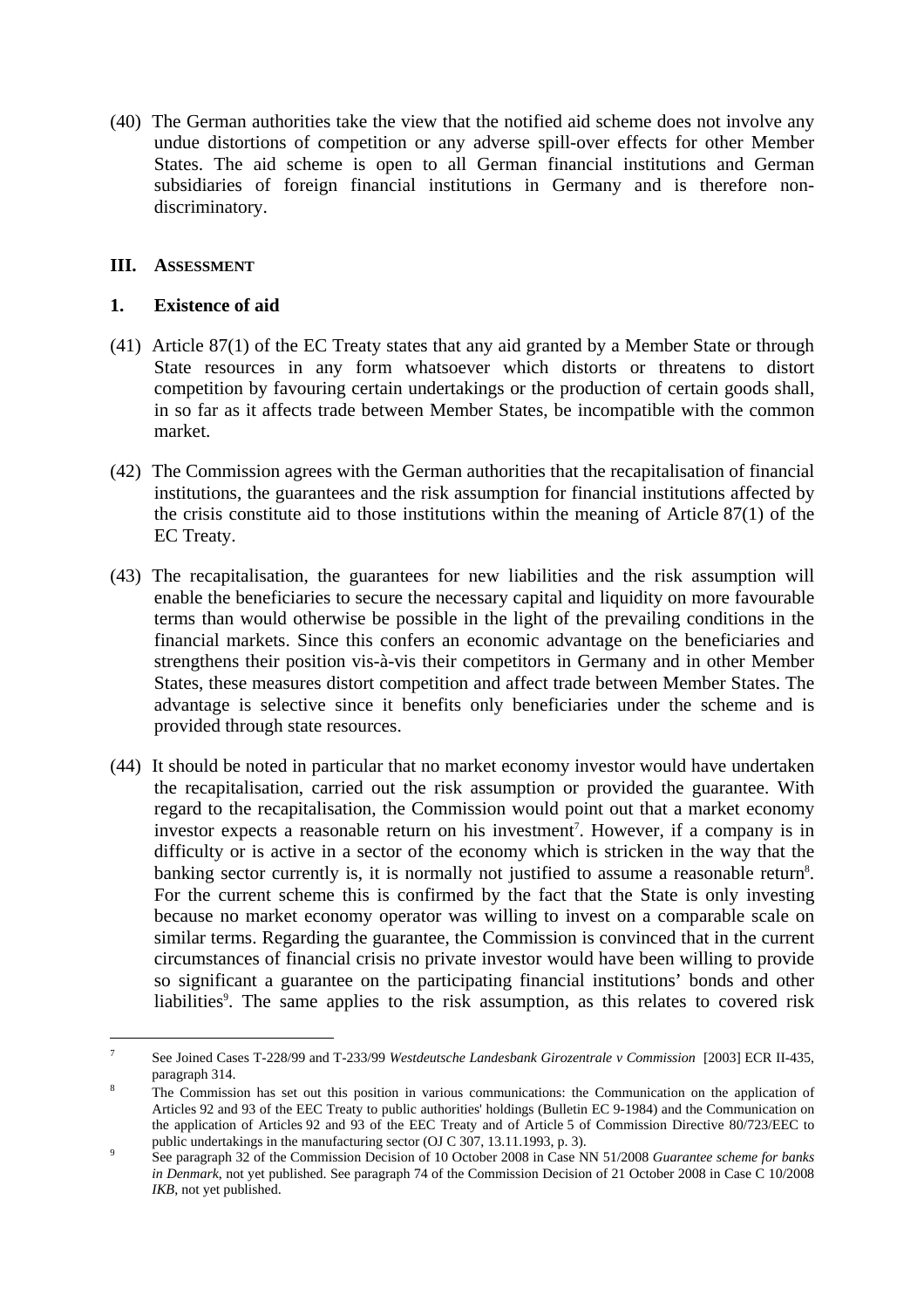positions for which no private investor would likewise be willing to pay the price applying at the time<sup>10</sup>.

# **2. Compatibility of the financial support measures**

## **a) Application of Article 87(3)(b) of the EC Treaty**

- (45) Germany intends to provide fresh capital and operating aid in the form of guarantees under a scheme in favour of financial institutions. Given the present circumstances in the financial market, the Commission considers that it is acceptable to examine this measure directly under the Treaty rules and in particular under Article 87(3)(b) EC.
- (46) Article 87(3)(b) empowers the Commission to declare aid compatible with the common market if it is intended "to remedy a serious disturbance in the economy of a Member State". The Commission would point out that the Court of First Instance has expressly stated that Article 87(3)(b) of the EC Treaty needs to be applied restrictively so that the aid may not benefit only one firm or one sector of the economy, but must serve to remedy a disturbance in the whole economy of a Member State<sup>11</sup>.
- (47) The Commission considers that the present scheme concerns the entire German banking industry. It does not dispute the analysis of the German authorities that the current global financial crisis has made access to liquidity more difficult for financial institutions across the board and has also eroded confidence in financial institutions' creditworthiness. If the issues of lack of liquidity and lack of confidence are not addressed, it will result not only in difficulties for the banking sector but, owing to that sector's pivotal role in providing financing to the rest of the economy, will also have a systemic effect on the German economy as a whole. The Commission does not dispute that the present scheme is designed to address the problems of the lack of liquidity and lack of confidence that are currently striking German financial institutions. Therefore it finds that the scheme aims at remedying a serious disturbance in the German economy.

## **b) Conditions for the application of Article 87(3)(b) of the EC Treaty**

(48) According to the Commission Communication on the application of state aid rules to measures taken in relation to financial institutions in the context of the current global financial crisis<sup>12</sup>, it must be stressed in the context of the application of Article  $87(3)(b)$ of the EC Treaty that an aid measure or scheme may be declared compatible with the common market only if it satisfies the general criteria for compatibility under Article 87(3) of the EC Treaty viewed in the light of its general objectives and in particular Articles  $3(1)(g)$  and  $4(2)$ , which imply compliance by such measures with the following conditions $13$ :

 $10<sup>10</sup>$ <sup>10</sup> See paragraph 88 of the Commission Decision of 21 October 2008 in Case C 10/2008 *IKB*, not yet published.<br><sup>11</sup> See in principle Joined Cases T-132/96 and T-143/96 *Freistaat Sachsen and Volkswagen AG v Commission* [

ECR II-3663, paragraph 167. Confirmed in the Commission Decisions in Cases C 47/1996 *Crédit Lyonnais* (OJ L 221, 8.8.1998, p. 28, paragraph 10.1), C 28/2002 *Bankgesellschaft Berlin* (OJ L 116, 4.5.2005, p. 1, paragraphs 153 *et seq*.) and C 50/2006 *BAWAG*, not yet published, paragraph 166. See the Commission Decision of 5 December 2007 in Case NN 70/2007 *Northern Rock* (OJ C 43, 16.2.2008, p. 1), the Commission Decision of 30 April 2008 in Case NN 25/2008 *Rescue aid for WestLB* (OJ C 189, 26.7.2008, p. 3), and the Commission Decision of 4 June 2008 in Case C 9/2008 *Sachsen LB*, not yet published.<br><sup>12</sup> Se[e http://ec.europa.eu/comm/competition/state\\_aid/legislation/banking\\_crisis\\_paper.pdf ,](http://ec.europa.eu/comm/competition/state_aid/legislation/banking_crisis_paper.pdf) or OJ C 270, 25.10. 2008,

p.8. 13 See paragraph 41 of the Commission Decision of 10 October 2008 in Case NN 51/2008 *Guarantee scheme for banks in Denmark*, not yet published; paragraph 45 of the Commission Decision of 13 October 2008 in Case N 507/2008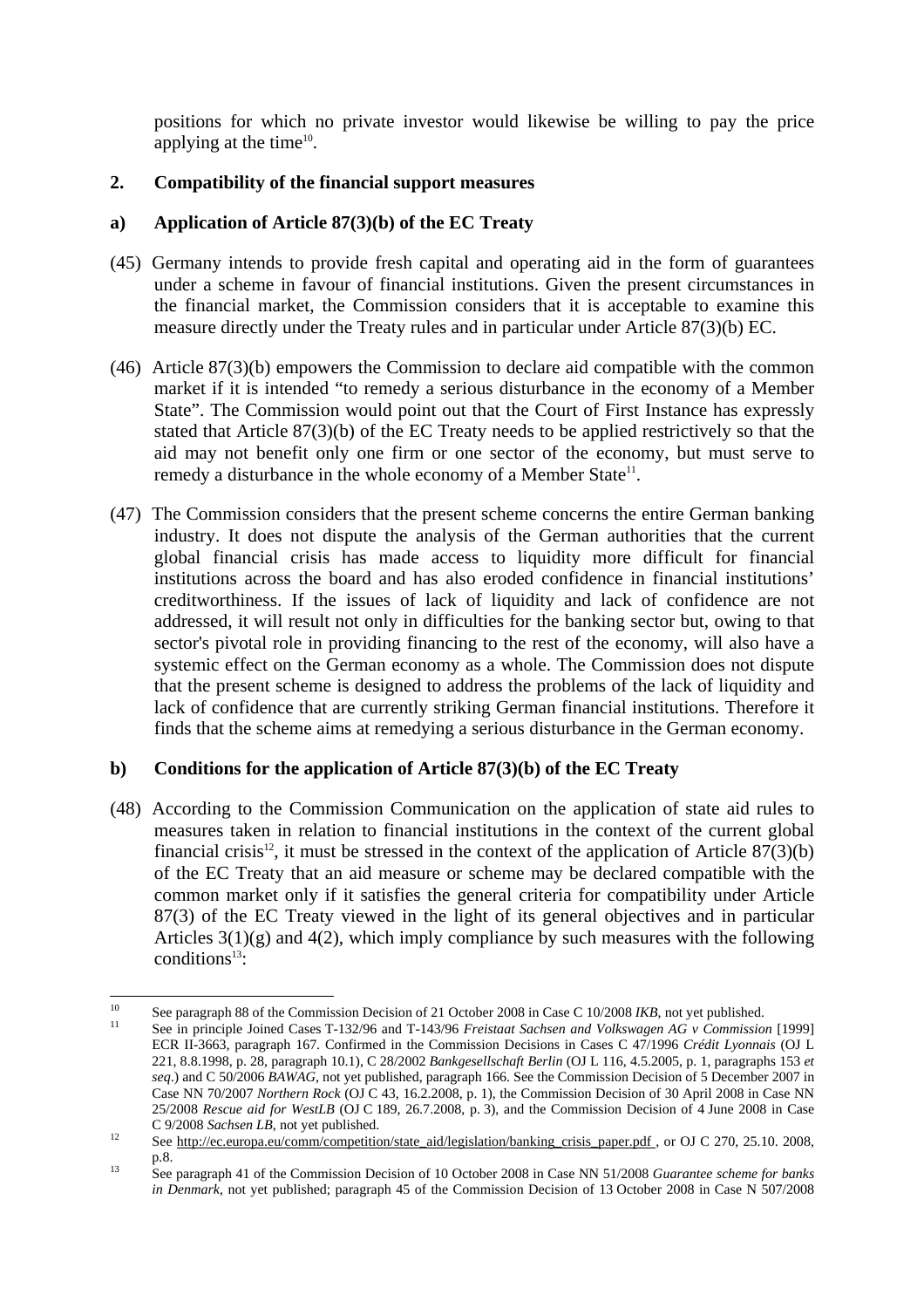- a. *Appropriateness:* The aid measure must be precisely targeted at its objective, i.e. in this case remedying a serious disturbance in the entire economy. This would not be the case if the measure is not appropriate to remedy the disturbance.
- b. *Necessity:* The aid measure must, in its amount and form, be essential to achieve the objective. This means that it must be of the minimum amount necessary to reach the objective, and take the form most appropriate to remedy the disturbance. In other words, if a lesser amount of aid or a measure in a less distortive form (e.g. a temporary and limited guarantee instead of a capital injection) were sufficient to remedy a serious disturbance in the entire economy, the measure in question would not be necessary. This is confirmed by settled case law of the European Court of Justice $^{14}$ .
- c. *Proportionality*: The positive effects of the measure must be properly balanced against the distortions of competition, in order for the distortions to be limited to the minimum necessary to reach the measure's objectives. This follows from Articles  $3(1)(g)$  and  $4(1)$  of the EC Treaty, which provide that the Community shall ensure the proper functioning of an internal market with free competition. Therefore, Article 87(1) of the EC Treaty prohibits all selective measures granted by a State or through state resources that are capable of distorting trade between Member States. Any derogation under Article 87(3)(b) of the EC Treaty which authorises state aid must ensure that such aid is limited to that which is necessary to achieve its stated objective, limiting to a minimum consequential distortions of competition.

#### **c) Assessment of the recapitalisation scheme**

 $\overline{a}$ 

- (49) The objective of the recapitalisation scheme is to ensure that financial institutions are sufficiently strongly capitalised to withstand potential losses. The Commission has already observed in several cases that fair-value assessments of securities can in the ongoing financial turmoil have such detrimental effects on a bank's balance sheet that its capital risks falling below the minimum levels required<sup>15</sup>. This has given rise to fears about the creditworthiness of financial institutions. The German Government accordingly intends to undertake a public sector equity participation. This is in principle an appropriate means to strengthen the financial institutions and thus to restore market confidence<sup>16</sup>.
- (50) In addition, the Commission notes that the scheme is in principle not aimed only at companies in difficulty but applies also to companies whose capital base is only to be strengthened against possible losses. The provision of capital is thus intended to prevent

*Guarantee scheme for banks in the United Kingdom*, not yet published; paragraph 58 of the Commission Decision of

<sup>13</sup> October 2008 in Case N 481/2008 *Guarantee scheme for banks in Ireland*, not yet published. 14 See judgment in Case 730/79 *Philip Morris* [1980] ECR 2671. This judgment was recently reaffirmed by the European Court of Justice in its judgment of 15 April 2008 in Case C-390/06 *Nuova Agricast v Ministero delle Attività Produttive*, where the Court held that: "As is clear from the judgment of 17 September 1980 in Case 730/79, *Philip Morris/Commission* [1980] ECR 2671, paragraph 17*,* aid which improves the financial situation of the recipient undertaking without being necessary for the attainment of the objectives specified in Article 87(3) EC

cannot be considered compatible with the common market."<br>
See the Commission Decision of 30 April 2008 in Case NN 25/2008 *Rescue aid to WestLB*, OJ C 189, 26.7.2008,

p. 3.<br><sup>16</sup> See the fourth paragraph of the Commission Communication on recapitalisation of 5 December 2008, and the Commission Decision of 9 December 2008 in Case N 557/2008 *Measures under the Law on the stability of the financial markets and on strengthening the interbank market for credit institutions and insurance companies in Austria*, not yet published.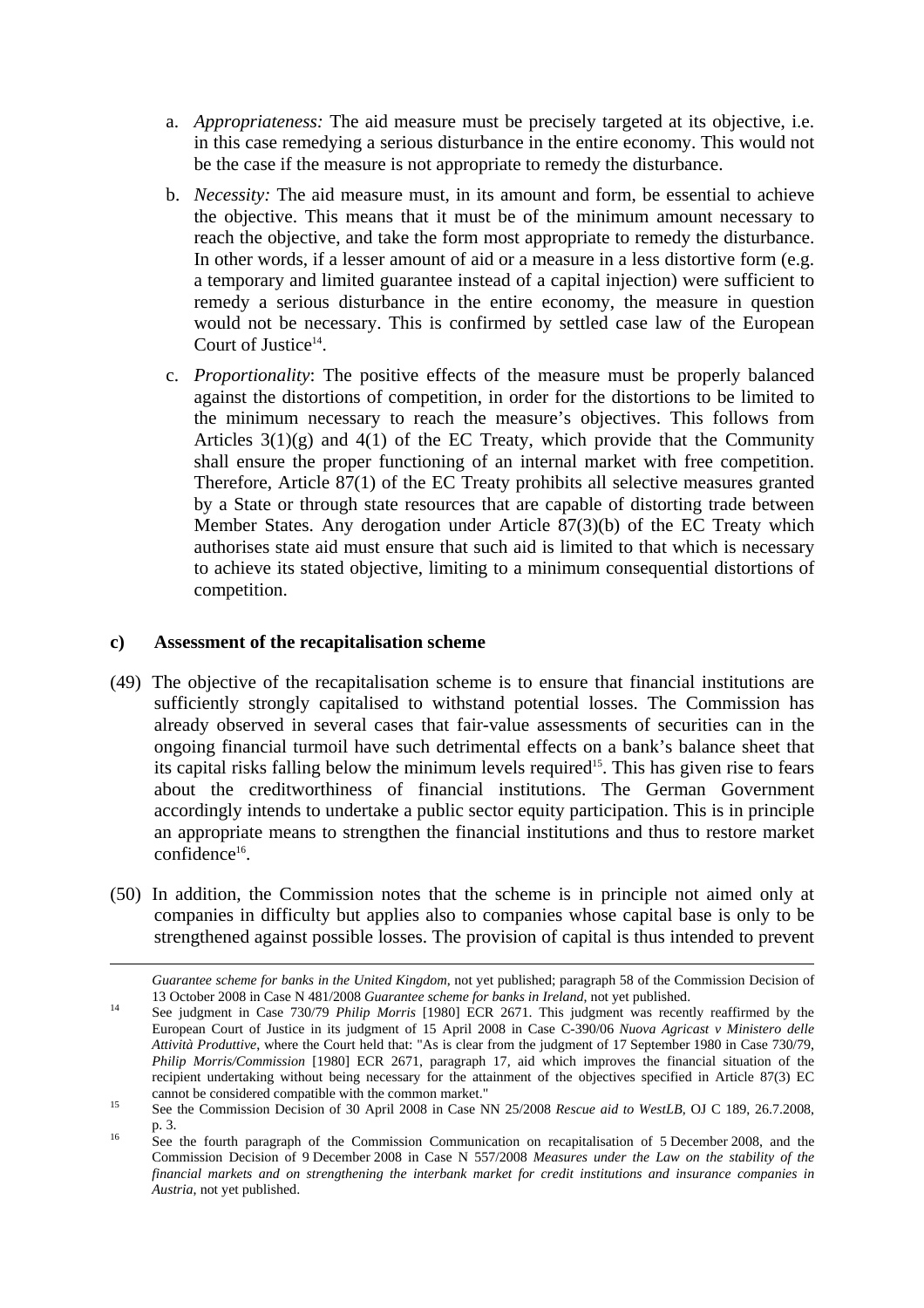companies which are fundamentally sound from falling into difficulties as a result of the ongoing crisis. The scope of the recapitalisation scheme therefore seems appropriate to strengthening the German banking sector and to contributing to the revival of interbank lending in Germany.

- (51) A recapitalisation measure should also ensure that the real economy is provided with sufficient credit<sup>17</sup>. This is achieved by obliging institutions to take account of the borrowing requirements of domestic industry, and in particular of small and mediumsized enterprises<sup>18</sup>.
- (52) The recapitalisation scheme is limited to the minimum necessary in scope and time.
- (53) As regards scope, the Commission noted previously that a recapitalisation measure might be suitable for restoring confidence in the banking sector<sup>19</sup>.
- (54) With regard to the scope of the measure, the Commission notes positively that Germany has limited the size of the recapitalisation scheme and that the scheme initially applies for six months.
- (55) As regards proportionality, the irreversible nature of capital injections entails the need that the scheme must establish some clear behavioural safeguards which the Member State must monitor and enforce in order to ensure their observance and to take steps to avoid undue distortions of competition $20$ .
- (56) The Commission regards an appropriate remuneration for the capital provided by the State, which is based as far as possible on the market price, to be the best safeguard for the proportionality of a capital injection measure<sup>21</sup>. In addition to this, it should be made sufficiently attractive to banks to repay the capital injections as soon as the market conditions allow<sup>22</sup>.
- (57) On this basis it is acceptable if the State, as regards its participation in the ordinary share capital through share purchases, aligns itself as much as possible on the behaviour of a market economy investor by providing that the issue price of the shares should be fixed on the basis of a market-oriented valuation (see paragraph (15) above).
- (58) In addition, a remuneration measure that allows a market-oriented remuneration to be achieved as far as possible is also necessary for other forms of recapitalisation. The

 $17$ See the third paragraph of the Commission Communication on recapitalisation of 5 December 2008 referring to the ECOFIN Council of 2 December 2008 and alluding to a relevant policy change that specifically enables improvements to be made to existing decisions.<br><sup>18</sup> The Commission also considers there to be sufficient safeguards that correspond to the guidelines in paragraph 39 of

the Commission Communication on recapitalisation of 5 December 2008, paragraph 3. The German authorities have stated that this is laid down in principle by means of concrete guidelines. The Commission expects to receive detailed information on this in the context of the six-monthly reports.

<sup>&</sup>lt;sup>19</sup> See the Commission Decision of 13 October 2008 in Case N 507/2008 *Guarantee scheme for banks in the United Kingdom*, not yet published, paragraphs 46 *et seq*., and the Commission Decision of 9 December 2008 in Case N 557/2008 *Measures under the Law on the stability of the financial markets and strengthening the inter-bank market* 

*for credit institutions and insurance companies in Austria*, not yet published.<br>20 See in particular the Commission Communication on the application of state aid rules to measures taken in relation to<br>5 financial institut

See paragraph 11 of the Commission Communication on recapitalisation of 5 December 2008.<br>
See in particular paragraph 39 of the Commission Communication on the application of state aid rules to measures taken in relation to financial institutions in the context of the current financial crisis, and paragraph 11 of the Commission Communication on recapitalisation of 5 December 2008.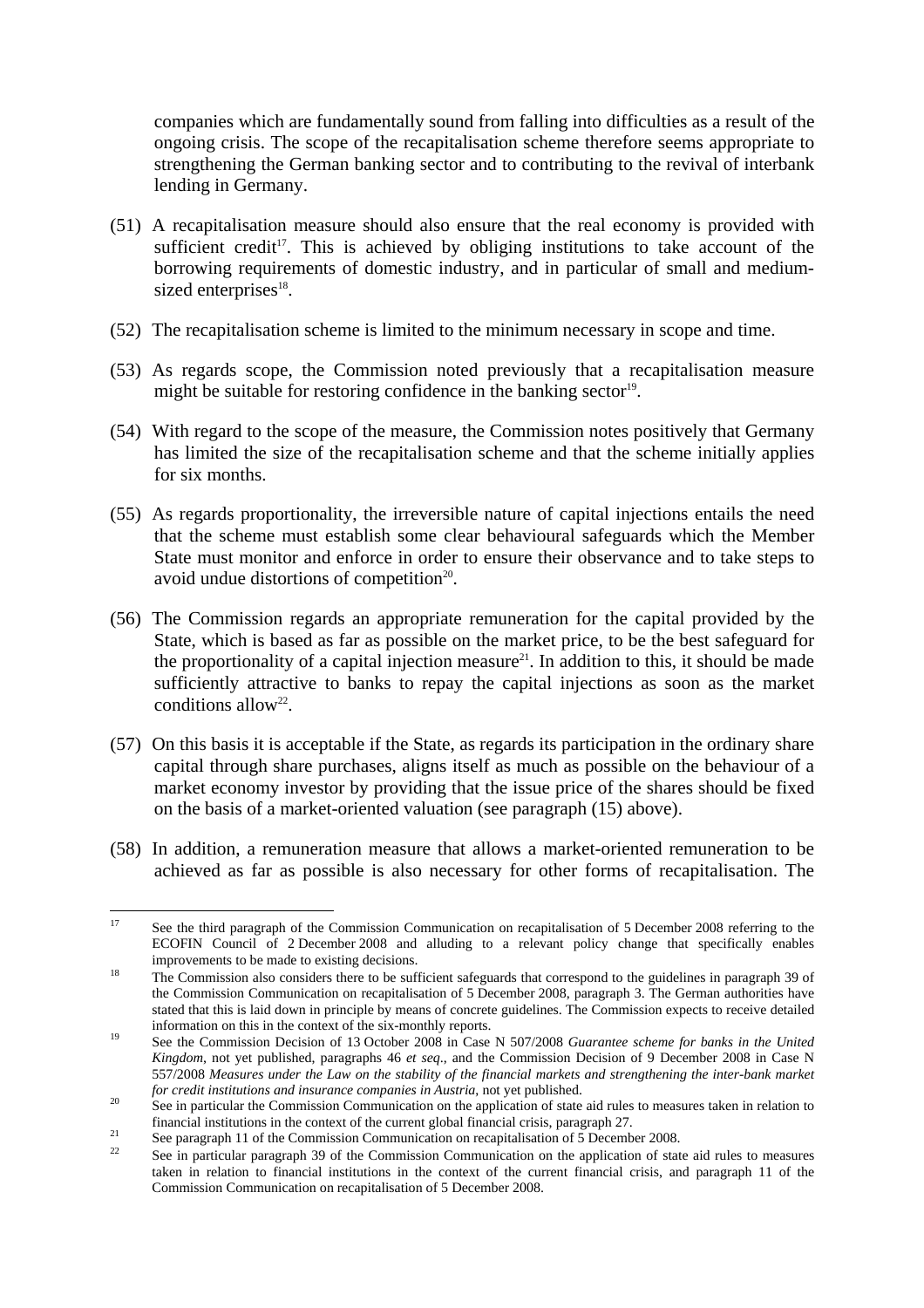Commission takes as its basis here the Communication on recapitalisation, which provides for an average minimum remuneration for fundamentally sound companies in a corridor of 7 to  $9.3\%$ <sup>23</sup>.

- (59) In this connection the Commission acknowledges that, in line with the Communication on recapitalisation<sup>24</sup>, the German authorities have agreed to set a market-oriented remuneration of an average between 7.0% and 9.3% for fundamentally sound financial institutions, depending on the financial institution's risk profile and the structure of the capital instrument, for the granting of equity to financial institutions, unless the Fund provides the capital injection together with a significant private sector involvement on the same terms<sup>25</sup>. The Commission considers this to be an acceptable entry-level price within the meaning of paragraphs 26  $et \text{seq}$ . of the Communication on recapitalisation<sup>26</sup>.
- (60) In particular, the Commission welcomes the clarification regarding the assumption that there will be a (profit-linked) fixed remuneration of at least 9.0% over a period of five years for fundamentally sound financial institutions' capital instruments of a hybrid nature that can be considered as core Tier 1 capital, and that, should this remuneration not be achieved, there must be corresponding compensation for this in the form of other, secure remuneration components or, if these are not secure, the compensation must be appropriate to the risk. The Commission considers this to be an acceptable entry-level price within the meaning of paragraph 28(a) of the Communication on recapitalisation.
- (61) The Commission also acknowledges that Germany has created additional incentives above and beyond the entry-level price for the financial institutions to redeem the State's capital, namely a restriction on the payment of dividends. The Commission particularly welcomes the flexible yet targeted structure of this restriction that results either in a ban on the payment of dividends or an increase of the entry-level price. It considers this an adequate incentive within the meaning of paragraph 32 of the Communication on recapitalisation for redeeming the State's capital as quickly as possible.
- (62) In addition, the German authorities promise to provide the necessary reports for carrying out checks within the meaning of the Communication on recapitalisation on whether a company is fundamentally sound when the stabilisation measures were agreed and during the period they apply. Thus, it is ensured that the financial institution has to draw up an overview within six months that reveals the plan for the redemption of a recapitalisation. The German Government pledges that, in accordance with the Communication on recapitalisation<sup>27</sup>, all the information justifying a company being classified as fundamentally sound will also be disclosed.
- (63) As a result, the Commission is able to accept this remuneration for fundamentally sound financial institutions as being proportional, since it is possible to view the incentives for the bank to repay the capital to the State as being strong enough.

<sup>23</sup> 

<sup>&</sup>lt;sup>23</sup><br>See paragraphs 27 *et seq*. of the Commission Communication on recapitalisation of 5 December 2008.<br>See the Commission Communication on recapitalisation of 5 December 2008.<br><sup>25</sup> The Commission notes here that the com private investors (at least 30%) underwrite the capital injections on the same terms as the State. A remuneration comparable to that for private investors is then acceptable because a scheme that has to be regarded overall as aid since no private investor would take part in the total amount of the recapitalisation is nevertheless sufficiently market-oriented in terms of the remuneration.<br><sup>26</sup> Likewise, the Commission Decision of 9 December 2008 in Case N 557/2008 *Measures under the Law on the* 

*stability of the financial markets and on strengthening the interbank market for credit institutions and insurance* 

*companies in Austria*, not yet published.<br><sup>27</sup> If it should transpire that a bank is not fundamentally sound, the Commission expects a higher remuneration and the submission of a restructuring plan, as described below.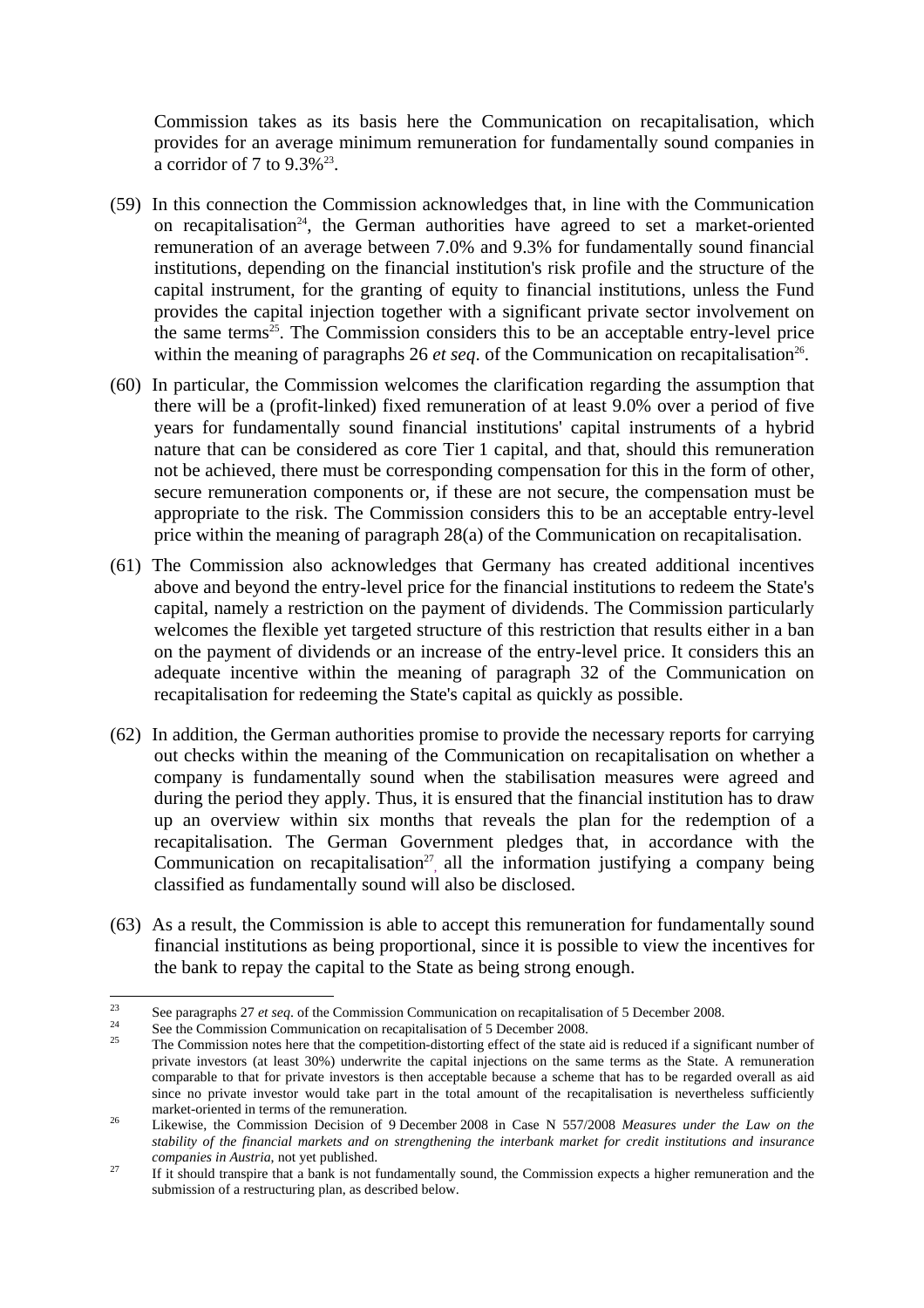- (64) For the rest, the Commission has also stated clearly in the Communication on recapitalisation that the Eurosystem recommendations of 20 November 2008 apply only to fundamentally sound companies and that a higher remuneration or more stringent requirements must be demanded in the case of other banks<sup>28</sup>.
- (65) The German authorities have complied with this by means of the obligation to ensure, in line with the Communication on recapitalisation, that a remuneration of at least 10% on average is required for banks that are not fundamentally sound according to the institution's risk profile and the structure of the hybrid capital.
- (66) In the case of banks that are not fundamentally sound the paying out of dividends is also strictly prohibited, with a relaxation or lifting of this prohibition being possible only in the context of a notified restructuring plan. The German authorities pledge that a restructuring plan will be presented<sup>29</sup> for such companies six months after the measure takes effect if the company does not undertake to buy back the shares within six months or, in the case of the crisis continuing, within the six months following the first six months.
- (67) In this connection it is natural that there should be restrictions on the growth of such companies in the light of the restructuring to be undertaken<sup>30</sup>.
- (68) The Commission views these additional provisions as being sufficient to take into account the special situation regarding the recapitalisation of banks that are not fundamentally sound $31$ .
- (69) In addition, the above-mentioned behavioural commitments ensure that the financial institutions do not give rise to any undue distortions of competition<sup>32</sup>. In that context, the fact that the law requires the financial institutions to review their operations and to limit to a certain extent the remuneration of their executives and shareholders is also viewed favourably.
- (70) On the basis of the above, the recapitalisation scheme can be considered compatible with the common market.

#### **d) Assessment of the guarantee scheme**

(71) The objective of the guarantee scheme is to provide a safety net for investors in newly issued debt of participating financial institutions in Germany, so that such financial institutions can have sufficient access to liquidity. This is a reaction to the international market conditions in which even sound financial institutions are having trouble gaining access to liquidity. The Commission has established that such a guarantee scheme

 $\overline{a}$ 

<sup>&</sup>lt;sup>28</sup> See paragraphs 43 *et seq*. of the Commission Communication on recapitalisation of 5 December 2008.<br><sup>29</sup> These plans are the cornerstone of the Community Guidelines on State aid for rescuing and restructuring firms i difficulty (OJ C 244, 1.10.2004, p. 2), which articulate the Commission's understanding of how Article 87(3)(c) of the EC Treaty is to be applied to this type of aid. For any aid to a firm in difficulty, it is in the common interest that the firm returns to long-term viability and that this is sufficiently scrutinized by means of the restructuring plan.<br><sup>30</sup> See also in principle paragraph 35 and footnote 18 of the Commission Communication on recapitalisation

<sup>5</sup> December 2008. 31 Likewise, the Commission Decision of 9 December 2008 in Case N 557/2008 *Measures under the Law on the* 

*stability of the financial markets and on strengthening the inter-bank market for credit institutions and insurance* 

*companies in Austria*, not yet published. 32 Paragraph 53 of the Commission Decision of 13 October 2008 in Case N 507/2008 *Guarantee scheme for banks in the United Kingdom*, not yet published.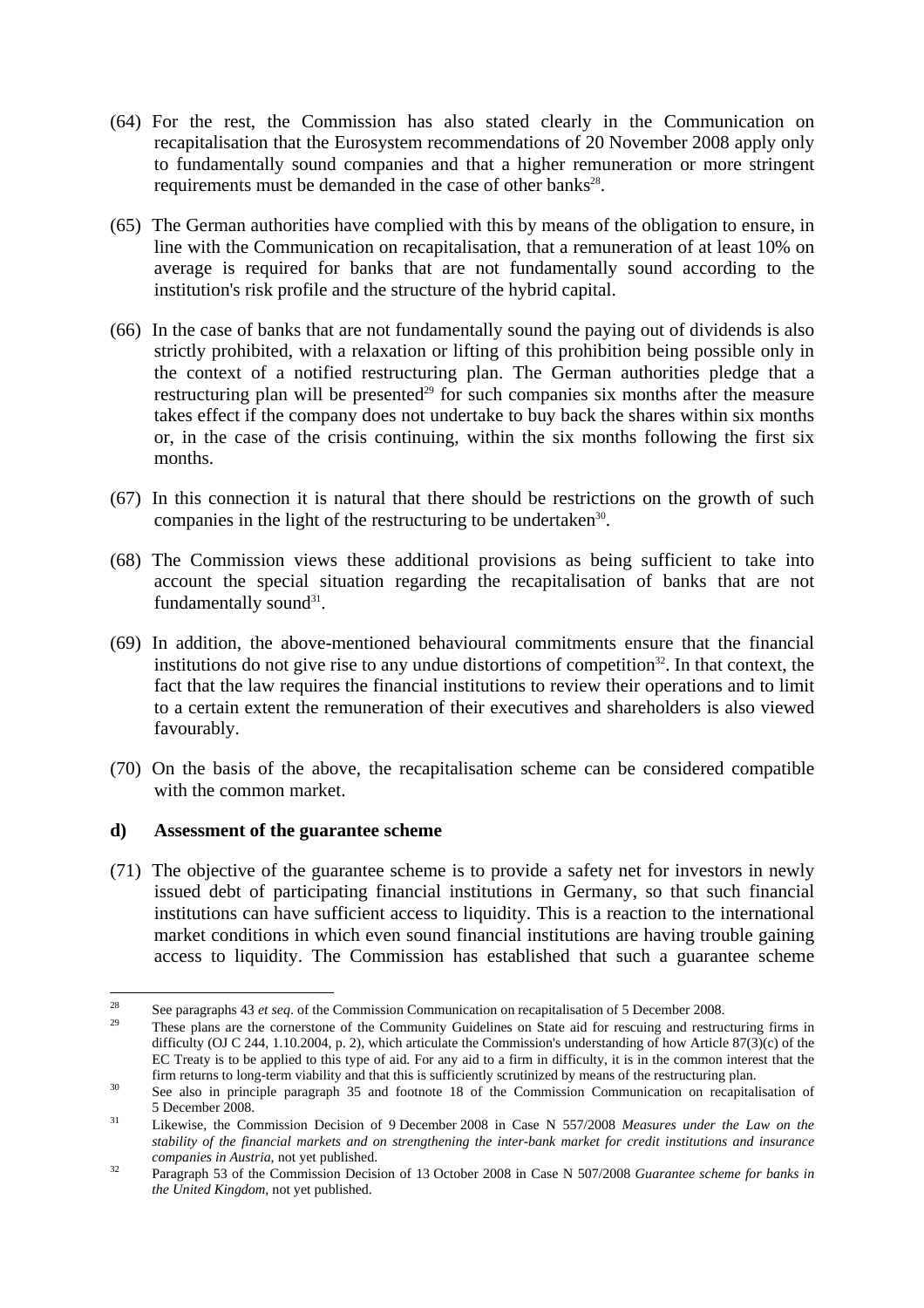should help to overcome these difficulties by allowing a revival of interbank lending and considers it therefore to be an appropriate means<sup>33</sup>.

- (72) The scheme is directed, moreover, at suitable recipients inasmuch as only solvent companies are eligible for support. However, a guarantee can be granted only if the owners pledge at the same time that a core capital ratio of 7% will be achieved, and take all necessary steps to this end. The Commission considers this to be appropriate, as recapitalisation measures by the State can possibly be avoided in this way<sup>34</sup>. Thus, the Commission considers that the design of the present scheme is appropriate to address the problem of refinancing currently faced by German financial institutions<sup>35</sup>.
- (73) As regards necessity, the guarantee mechanism, whereby a safety net is established to cover all newly issued debt of financial institutions in Germany, is limited to the minimum necessary in scope and time.
- (74) As regards scope, the Commission does not dispute that the guarantee scheme is needed to restore confidence among lenders<sup>36</sup>. A guarantee on retail deposits would not be sufficient as it would only avoid runs on the banks but not restore confidence among institutional lenders. Moreover, the Commission notes positively that Germany is limiting the guarantee to the form of financing that is experiencing the greatest problems at the moment, namely short-to-medium-term interbank financing. Firstly, subordinated debt is not guaranteed. Secondly, existing debt is not covered but only newly issued debt and only such debt that is short and medium term. Thirdly, Germany has also limited the scope of the guarantee scheme so that financial institutions initially have only a window of six months to assume new liabilities that are covered by the guarantee.
- (75) The fact that the Act does not exclude covered bonds, the guarantee applying instead to all bonds $37$ , is not problematic as the level of the remuneration ensures that there should be recourse to the guarantee for such bonds only in exceptional circumstances.
- (76) The German guarantee will apply in principle to new liabilities for up to three years. However, the guarantee should now be able to apply in justified exceptional cases for five years. However, the German authorities have given an assurance that this may occur only up to a certain amount (up to one third). In addition, the six-monthly reports must include an update on the granting of such guarantees and the justification in each case. Since extending the guarantee to five years remains the exception and must be

 $33$ 33 See paragraph 42 of the Commission Decision of 10 October 2008 in Case NN 51/2008 *Guarantee scheme for banks in Denmark*, not yet published; paragraph 56 of the Commission Decision of 13 October 2008 in Case N 507/2008 *Guarantee scheme for banks in the United Kingdom*, not yet published; paragraph 59 of the Commission Decision of

<sup>13</sup> October 2008 in Case N 481/2008 *Guarantee scheme for banks in Ireland*, not yet published.<br><sup>34</sup> The Commission does not object to reducing the core capital ratio from 8% to 7% in relation to the original scheme, since this was also accepted in other cases (Commission Decision of 9 December 2008 in Case N 557/2008 *Measures*  under the Law on the stability of the financial markets and on strengthening the inter-bank market for credit

*institutions and insurance companies in Austria*, not yet published).<br><sup>35</sup> See paragraph 45 of the Commission Decision of 10 October 2008 in Case NN 51/2008 *Guarantee scheme for banks in Denmark*, not yet published; paragraph 56 of the Commission Decision of 13 October 2008 in Case N 507/2008 *Guarantee scheme for banks in the United Kingdom*, not yet published; paragraph 59 of the Commission Decision of 13 October 2008 in Case N 481/2008 *Guarantee scheme for banks in Ireland*, not yet published. 36 See paragraph 47 of the Commission Decision of 10 October 2008 in Case NN 51/2008 *Guarantee scheme for banks* 

*in Denmark*, not yet published.<br>
<sup>37</sup> A different system governs the guarantee in Denmark (see the Commission Decision of 10 October 2008 in Case NN 51/2008 *Guarantee scheme for banks in Denmark*, not yet published), where the guarantee, had it been applicable to such debt instruments, would have automatically extended to them.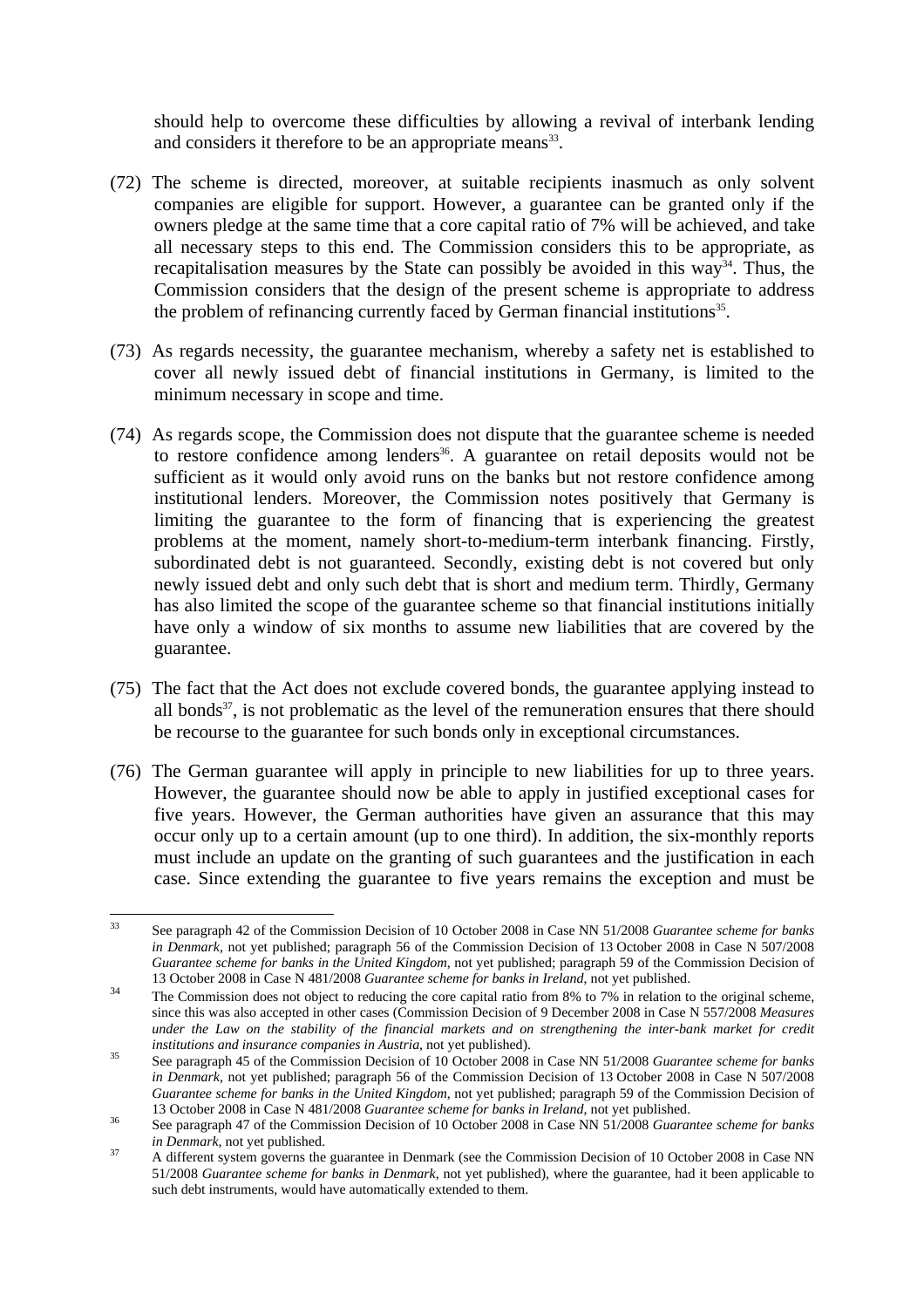justified, the necessity of such a scheme is reasonable also in the light of earlier  $decisions<sup>38</sup>$ . The Commission views the scheme in a positive light overall since the issuance period is shorter than two years (i.e. initially six months)<sup>39</sup>. This means that already after six months the guarantee cannot be used any more for newly issued debt, unless the Commission agrees to an extension.

- (77) As regards proportionality, the distortion of competition is minimised by various safeguards. Above all, the aid amount is minimised through a market-oriented premium. Thus, it can be assumed that financial institutions will on average pay an adequate premium in this way. The premium to be paid by financial institutions corresponds to at least the amount described by the European Central Bank in points 3 to 8 of its recommendations of 20 October 2008. The European Central Bank bases its recommendation on a provision premium of 0.5% as a rule and a risk premium corresponding to the credit default swap spread of the individual financial institution. This premium can be considered proportionate, as it corresponds in its broad lines to previous decision-making practice<sup>40</sup>. The Commission notes, moreover, that the premium is based on the calculations in the European Central Bank's recommendations, the objective of which is to propose a generally appropriate premium for all countries in the euro area.
- (78) For the rest, Germany has stipulated, where guarantees granted for liabilities are collateralised through valuable securities, a basic remuneration of 0.25% for a guarantee amounting to 70% of the economic (fair) value of the securities applies in respect of the above-mentioned minimum remuneration, instead of the basic remuneration of 0.5%. The value of the securities will be checked regularly and the remuneration adapted correspondingly if the value changes. The Commission already considered this kind of scheme to be appropriate in earlier decisions<sup>41</sup>, hence there are no misgivings in this case either.
- (79) Finally, the scheme includes several strong behavioural constraints which help to ensure that participating financial institutions do not expand their activities under the scheme and thus do not receive more support than is necessary for re-establishing their longterm viability<sup>42</sup>. It is, however, no longer considered necessary to restrict the extension of the activities both at the level of individual financial institutions and at the level of all participating financial institutions, as long as this does not result in a displacement of capital flows<sup>43</sup>. There have been no signs of this happening in Germany in recent weeks, or, in the light of the widespread introduction of comparable guarantee schemes, in other Member States either.

<sup>38</sup> 38 Paragraph 44 of the Commission Decision of 29 October 2008 in Case N 533/2008 *Guarantee scheme for banks in Sweden*, not yet published. Paragraph 78 of the Commission Decision of 9 December 2008 in Case N 557/2008 *Measures under the Law on the stability of the financial markets and strengthening the inter-bank market for credit institutions and insurance companies in Austria*, not yet published. 39 Paragraph 60 of the Commission Decision of 13 October 2008 in Case N 507/2008 *Guarantee scheme for banks in* 

*the United Kingdom*, not yet published. Paragraph 24 of the Commission Communication on the application of state

aid rules to measures taken in relation to financial institutions in the context of the current financial crisis.<br>See paragraph 61 of the Commission Decision of 13 October 2008 in Case N 507/2008 Guarantee scheme for banks *in the United Kingdom*, not yet published. 41 Paragraph 44 of the Commission Decision of 29 October 2008 in Case N 533/2008 *Guarantee scheme for banks in* 

*Sweden*, not yet published; paragraph 42 of the Commission Decision of 12 November 2008 in Case N 567/2008

*Guarantee scheme for banks in Finland*, not yet published.<br><sup>42</sup> A similar principle is contained in point 44 of the Community Guidelines on State aid for rescuing and restructuring firms in difficulty (the "R&R guidelines").<br><sup>43</sup> See footnote 18 of the Commission Communication on recapitalisation of 5 December 2008.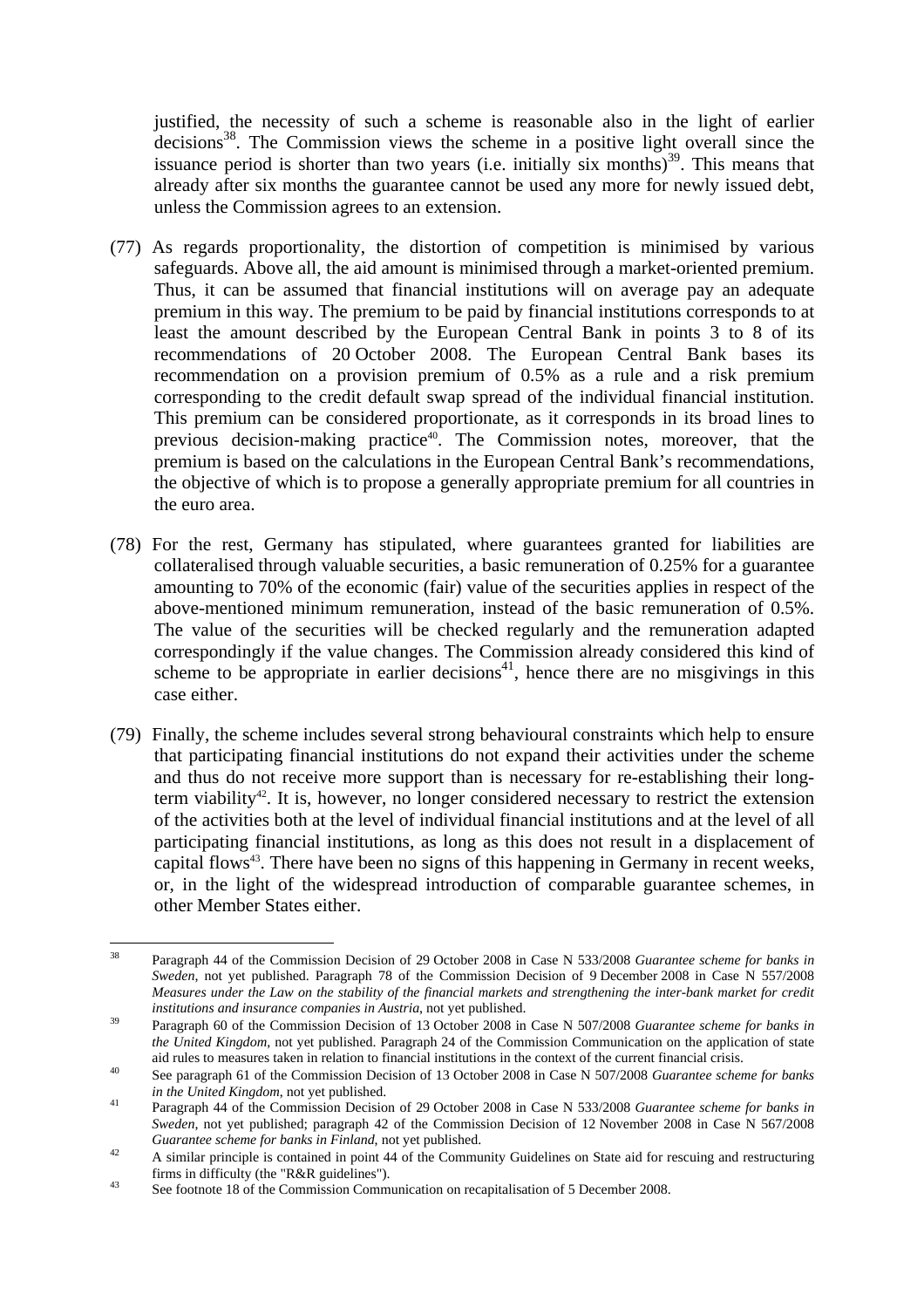#### **e) Assessment of the risk assumption**

- (80) As in the case of the guarantee scheme, the objective of the risk assumption is to ensure that financial institutions have sufficient access to liquidity. In addition, the temporary assumption of the risk positions should enable tied-up equity to be released.
- (81) This is a reaction to the international market conditions which are making it difficult even for healthy financial institutions to gain access to liquidity, in particular because the market for certain covered bonds has dried up. The Commission has established not only that a guarantee scheme is appropriate to restoring interbank lending, but also that a risk assumption can be an effective way of supporting ailing financial institutions<sup>44</sup>. The risk assumption is thus also an appropriate means of overcoming the current difficulties.
- (82) The scheme is directed, moreover, at suitable recipients inasmuch as only solvent companies are eligible for support. The Commission therefore considers, as in the case of the guarantee, that the approach taken by the present scheme is appropriate to resolving the refinancing problem currently facing German financial institutions.
- (83) As far as necessity is concerned, the mechanism consisting of a per se temporary assumption of certain risk positions of financial institutions in Germany is limited to the minimum strictly necessary in scope and time.
- (84) One variant of the risk assumption is designed as a *de facto* repo transaction. It is organised in such a way that the seller sells the risk position for the same price as that for which the asset subsequently has to be *de facto* sold back to the seller or a third party, for the seller must offset the loss to the State in the event of any loss of value upon expiry of the agreed term or, exceptionally, present a restructuring plan within six months. In this respect, it is not so much the risk underlying the bond that is relevant, since the actual risk is the risk of the debtor defaulting. This makes the risk assumption comparable to a guarantee, the only difference being that it is not a third party but the State itself that is making liquidity available. It must therefore be ensured that the State is properly remunerated for the costs of the guarantee and of providing the liquidity<sup>45</sup>.
- (85) The German authorities now also propose another variant in which no compensation is provided. Here, too, they pledge that a remuneration corresponding to the risk will be guaranteed, and that each such scheme will be notified to the Commission so that its compatibility can be checked.
- (86) A restriction in scope is also achieved through the ceiling of  $\oplus$  billion stipulated in point 6 of Section 4(2) of the FMStFV. The fact that the ceiling may be exceeded as long as an amount of 2% (or 3% in the case of fundamentally sound companies) of the institution's risk-weighted assets is not exceeded, without a restructuring plan having to be submitted, seems reasonable since the extension ought not to be significant and is transparent, and since special support for fundamentally sound companies is desired given their special role as lenders to the real economy. The Commission also explicitly welcomes the fact that the German authorities have now also stipulated a ceiling in

 $44$ 44 See the Commission Decision of 30 April 2008 in Case NN 25/2008 *Rescue aid to WestLB*, OJ C 189, 26.7.2008, p. 3.<br>Paragraph 40 of the Commission Communication on the application of state aid rules to measures taken in relation to

financial institutions in the context of the current financial crisis.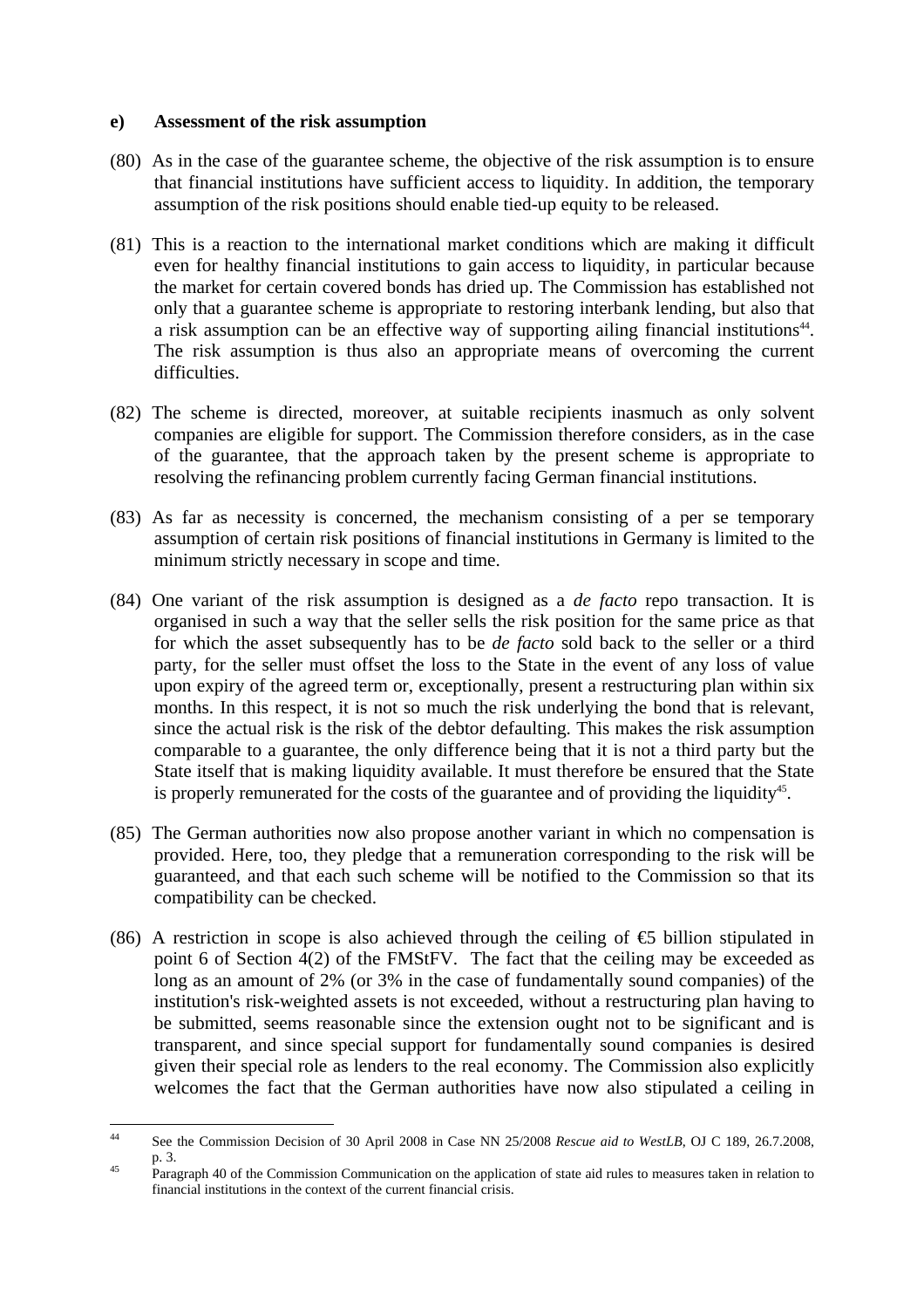combination with the recapitalisation, since the values of 2% and 3% of the institution's risk-weighted assets should apply correspondingly to the cumulated amount.

- (87) The risk assumption will apply for a maximum of three years. As indicated above, the Commission considers that two years is the longest period necessary to ensure the stability of the financial system through a revival of interbank lending with the help of such a scheme. Notwithstanding this, the Commission views positively the additional safeguard in the present scheme in that the window for assuming risk is shorter than two years (i.e. again six months initially).
- (88) As regards proportionality, here too the distortion of competition in the case of the first variant (paragraph 84 above) is minimised by various safeguards. Above all, the aid amount is minimised through a market-oriented premium. It can be assumed that financial institutions will in this way pay an adequate premium on average. Banks will thus have to pay at least the 12-month Euribor rate plus 50 basis points and the median of the 5-year CDS spread over the 12-month period ending on 23 October 2008 for each financial institution.
- (89) Finally, the scheme includes the same behavioural safeguards as the recapitalisation, which ensure that participating financial institutions do not expand their activities under the scheme and thus do not receive more support than is necessary for re-establishing their long-term viability.

### **f) General requirements for the compatibility of aid schemes under Article 87(3)(b)**

- (90) First, the Commission notes that the German authorities have given a commitment to report to the Commission every six months on the support measures.
- (91) Secondly, the Commission notes that all the measures are temporary and hence are shaped in accordance with the European state aid rules, being limited initially to a period of six months with a possibility of extension should the crisis persist.

## **DECISION**

This Decision replaces Commission Decision C(2008) 6422 of 27 October 2008.

The Commission concludes that the amended measures also constitute a state aid scheme within the meaning of Article 87(1) of the EC Treaty.

Since the above-mentioned new aid measures also fulfil the conditions under Article 87(3)(b) of the EC Treaty, this aid measure is also compatible with the common market, with the result that the Commission raises no objections to it.

The Commission would recall that, according to the commitment given by Germany, the measure is limited in duration to six months and that an extension is possible only if an application to this effect is first submitted to the Commission.

The full text of this letter in the authentic language will be published on the following Internet site: